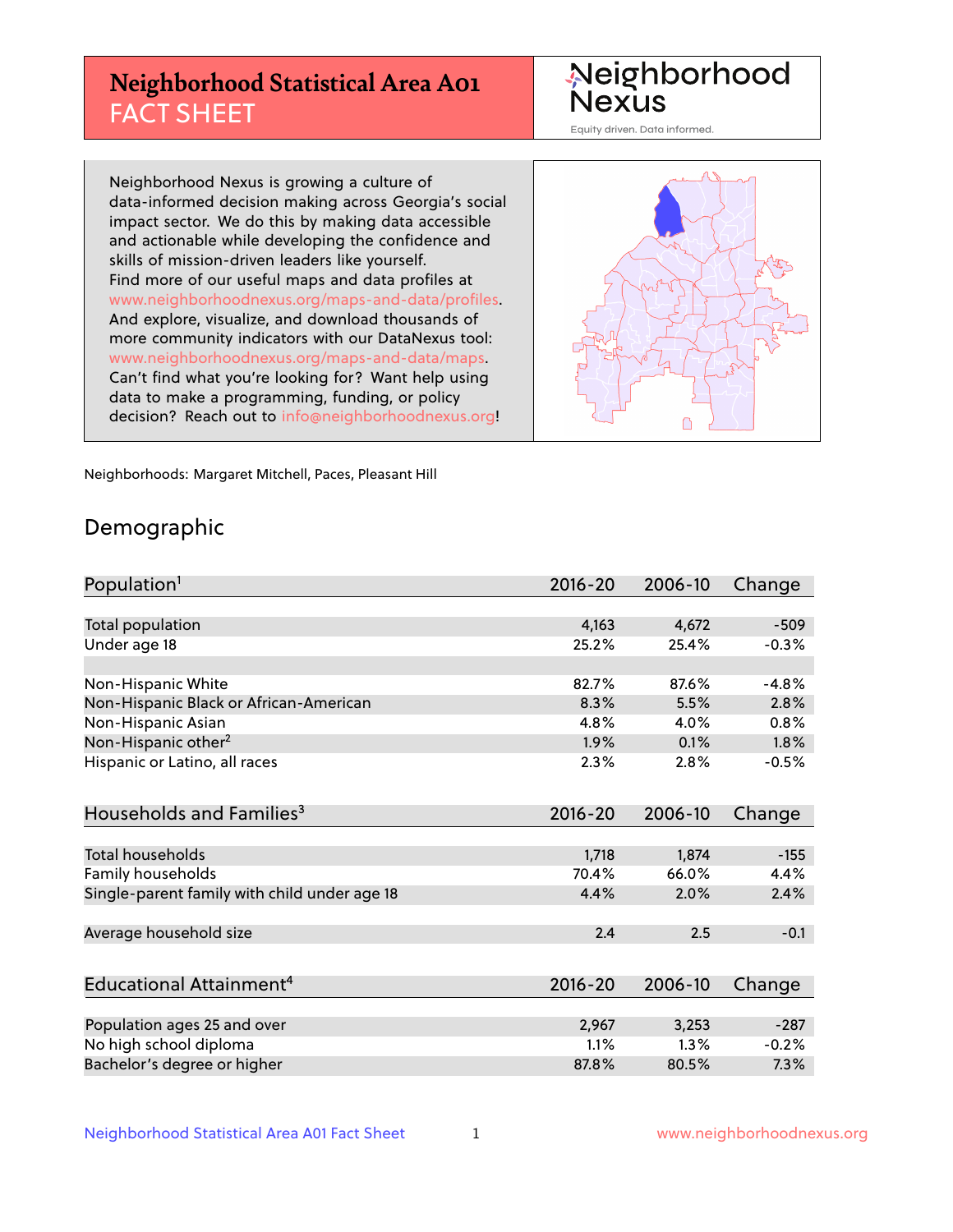## Change Measures, continued...

| Total workers residing in Neighborhood Statistical Area<br>1,959<br>1,208<br>751<br>$-4.1%$<br>Workers with earnings \$1250/month or less<br>10.5%<br>14.7%<br>Workers with earnings \$1251/month to \$3333/month<br>14.5%<br>17.2%<br>$-2.7%$<br>Workers with earnings greater than \$3333/month<br>75.0%<br>68.1%<br>6.9%<br>Total jobs located in Neighborhood Statistical Area<br>8,252<br>$-5,564$<br>2,688<br>Jobs with earnings \$1250/month or less<br>7.1%<br>17.4%<br>10.3%<br>Jobs with earnings \$1251/month to \$3333/month<br>0.2%<br>24.0%<br>23.8%<br>Jobs with earnings greater than \$3333/month<br>58.6%<br>69.1%<br>$-10.5%$<br>Jobs/workers ratio<br>1.4<br>6.8<br>$-5.5$<br>Income and Poverty <sup>6</sup><br>$2016 - 20$<br>Change<br>2006-10<br>Median household income<br>$\ddagger$<br>\$136,884<br>t<br>Population for whom poverty status is determined<br>4,672<br>4,131<br>$-541$<br>Population below poverty<br>1.9%<br>2.4%<br>$-0.5%$<br>$2016 - 20$<br>2006-10<br>Change<br>Housing'<br>Total housing units<br>1,859<br>2,091<br>$-232$<br>Occupied housing units<br>92.4%<br>2.8%<br>89.6%<br>Vacant housing units<br>7.6%<br>$-2.8%$<br>10.4%<br>Occupied housing units<br>1,718<br>1,874<br>$-155$<br>Owner occupied housing units<br>87.2%<br>75.7%<br>11.5%<br>Renter occupied housing units<br>12.8%<br>24.3%<br>$-11.5%$<br>Access to a Vehicle <sup>8</sup><br>$2016 - 20$<br>2006-10<br>Change<br>Occupied housing units<br>1,874<br>$-155$<br>1,718<br>No vehicle available<br>2.7%<br>3.3%<br>$-0.7%$<br>Crime Rates, per 10,000 Population <sup>9</sup><br>2017-21<br>2012-16<br>Change<br>164.2<br>All Part I crimes<br>100.9<br>$-63.4$<br>Violent crime<br>3.8<br>8.3<br>$-4.4$<br>Murder<br>0.5<br>0.0<br>0.5<br>Robbery<br>0.5<br>4.1<br>$-3.7$<br>2.9<br>Aggravated assault<br>4.1<br>$-1.3$<br>Property crime<br>97.0<br>156.0<br>$-58.9$<br>13.0<br>43.2<br>$-30.3$<br><b>Burglary</b><br>Larceny<br>68.7<br>99.8<br>$-31.1$<br>Vehicle theft<br>15.4<br>12.9<br>2.5 | Employment <sup>5</sup> | $2016 - 20$ | 2006-10 | Change |
|-----------------------------------------------------------------------------------------------------------------------------------------------------------------------------------------------------------------------------------------------------------------------------------------------------------------------------------------------------------------------------------------------------------------------------------------------------------------------------------------------------------------------------------------------------------------------------------------------------------------------------------------------------------------------------------------------------------------------------------------------------------------------------------------------------------------------------------------------------------------------------------------------------------------------------------------------------------------------------------------------------------------------------------------------------------------------------------------------------------------------------------------------------------------------------------------------------------------------------------------------------------------------------------------------------------------------------------------------------------------------------------------------------------------------------------------------------------------------------------------------------------------------------------------------------------------------------------------------------------------------------------------------------------------------------------------------------------------------------------------------------------------------------------------------------------------------------------------------------------------------------------------------------------------------------------------------------------------------------------------------------------------------------|-------------------------|-------------|---------|--------|
|                                                                                                                                                                                                                                                                                                                                                                                                                                                                                                                                                                                                                                                                                                                                                                                                                                                                                                                                                                                                                                                                                                                                                                                                                                                                                                                                                                                                                                                                                                                                                                                                                                                                                                                                                                                                                                                                                                                                                                                                                             |                         |             |         |        |
|                                                                                                                                                                                                                                                                                                                                                                                                                                                                                                                                                                                                                                                                                                                                                                                                                                                                                                                                                                                                                                                                                                                                                                                                                                                                                                                                                                                                                                                                                                                                                                                                                                                                                                                                                                                                                                                                                                                                                                                                                             |                         |             |         |        |
|                                                                                                                                                                                                                                                                                                                                                                                                                                                                                                                                                                                                                                                                                                                                                                                                                                                                                                                                                                                                                                                                                                                                                                                                                                                                                                                                                                                                                                                                                                                                                                                                                                                                                                                                                                                                                                                                                                                                                                                                                             |                         |             |         |        |
|                                                                                                                                                                                                                                                                                                                                                                                                                                                                                                                                                                                                                                                                                                                                                                                                                                                                                                                                                                                                                                                                                                                                                                                                                                                                                                                                                                                                                                                                                                                                                                                                                                                                                                                                                                                                                                                                                                                                                                                                                             |                         |             |         |        |
|                                                                                                                                                                                                                                                                                                                                                                                                                                                                                                                                                                                                                                                                                                                                                                                                                                                                                                                                                                                                                                                                                                                                                                                                                                                                                                                                                                                                                                                                                                                                                                                                                                                                                                                                                                                                                                                                                                                                                                                                                             |                         |             |         |        |
|                                                                                                                                                                                                                                                                                                                                                                                                                                                                                                                                                                                                                                                                                                                                                                                                                                                                                                                                                                                                                                                                                                                                                                                                                                                                                                                                                                                                                                                                                                                                                                                                                                                                                                                                                                                                                                                                                                                                                                                                                             |                         |             |         |        |
|                                                                                                                                                                                                                                                                                                                                                                                                                                                                                                                                                                                                                                                                                                                                                                                                                                                                                                                                                                                                                                                                                                                                                                                                                                                                                                                                                                                                                                                                                                                                                                                                                                                                                                                                                                                                                                                                                                                                                                                                                             |                         |             |         |        |
|                                                                                                                                                                                                                                                                                                                                                                                                                                                                                                                                                                                                                                                                                                                                                                                                                                                                                                                                                                                                                                                                                                                                                                                                                                                                                                                                                                                                                                                                                                                                                                                                                                                                                                                                                                                                                                                                                                                                                                                                                             |                         |             |         |        |
|                                                                                                                                                                                                                                                                                                                                                                                                                                                                                                                                                                                                                                                                                                                                                                                                                                                                                                                                                                                                                                                                                                                                                                                                                                                                                                                                                                                                                                                                                                                                                                                                                                                                                                                                                                                                                                                                                                                                                                                                                             |                         |             |         |        |
|                                                                                                                                                                                                                                                                                                                                                                                                                                                                                                                                                                                                                                                                                                                                                                                                                                                                                                                                                                                                                                                                                                                                                                                                                                                                                                                                                                                                                                                                                                                                                                                                                                                                                                                                                                                                                                                                                                                                                                                                                             |                         |             |         |        |
|                                                                                                                                                                                                                                                                                                                                                                                                                                                                                                                                                                                                                                                                                                                                                                                                                                                                                                                                                                                                                                                                                                                                                                                                                                                                                                                                                                                                                                                                                                                                                                                                                                                                                                                                                                                                                                                                                                                                                                                                                             |                         |             |         |        |
|                                                                                                                                                                                                                                                                                                                                                                                                                                                                                                                                                                                                                                                                                                                                                                                                                                                                                                                                                                                                                                                                                                                                                                                                                                                                                                                                                                                                                                                                                                                                                                                                                                                                                                                                                                                                                                                                                                                                                                                                                             |                         |             |         |        |
|                                                                                                                                                                                                                                                                                                                                                                                                                                                                                                                                                                                                                                                                                                                                                                                                                                                                                                                                                                                                                                                                                                                                                                                                                                                                                                                                                                                                                                                                                                                                                                                                                                                                                                                                                                                                                                                                                                                                                                                                                             |                         |             |         |        |
|                                                                                                                                                                                                                                                                                                                                                                                                                                                                                                                                                                                                                                                                                                                                                                                                                                                                                                                                                                                                                                                                                                                                                                                                                                                                                                                                                                                                                                                                                                                                                                                                                                                                                                                                                                                                                                                                                                                                                                                                                             |                         |             |         |        |
|                                                                                                                                                                                                                                                                                                                                                                                                                                                                                                                                                                                                                                                                                                                                                                                                                                                                                                                                                                                                                                                                                                                                                                                                                                                                                                                                                                                                                                                                                                                                                                                                                                                                                                                                                                                                                                                                                                                                                                                                                             |                         |             |         |        |
|                                                                                                                                                                                                                                                                                                                                                                                                                                                                                                                                                                                                                                                                                                                                                                                                                                                                                                                                                                                                                                                                                                                                                                                                                                                                                                                                                                                                                                                                                                                                                                                                                                                                                                                                                                                                                                                                                                                                                                                                                             |                         |             |         |        |
|                                                                                                                                                                                                                                                                                                                                                                                                                                                                                                                                                                                                                                                                                                                                                                                                                                                                                                                                                                                                                                                                                                                                                                                                                                                                                                                                                                                                                                                                                                                                                                                                                                                                                                                                                                                                                                                                                                                                                                                                                             |                         |             |         |        |
|                                                                                                                                                                                                                                                                                                                                                                                                                                                                                                                                                                                                                                                                                                                                                                                                                                                                                                                                                                                                                                                                                                                                                                                                                                                                                                                                                                                                                                                                                                                                                                                                                                                                                                                                                                                                                                                                                                                                                                                                                             |                         |             |         |        |
|                                                                                                                                                                                                                                                                                                                                                                                                                                                                                                                                                                                                                                                                                                                                                                                                                                                                                                                                                                                                                                                                                                                                                                                                                                                                                                                                                                                                                                                                                                                                                                                                                                                                                                                                                                                                                                                                                                                                                                                                                             |                         |             |         |        |
|                                                                                                                                                                                                                                                                                                                                                                                                                                                                                                                                                                                                                                                                                                                                                                                                                                                                                                                                                                                                                                                                                                                                                                                                                                                                                                                                                                                                                                                                                                                                                                                                                                                                                                                                                                                                                                                                                                                                                                                                                             |                         |             |         |        |
|                                                                                                                                                                                                                                                                                                                                                                                                                                                                                                                                                                                                                                                                                                                                                                                                                                                                                                                                                                                                                                                                                                                                                                                                                                                                                                                                                                                                                                                                                                                                                                                                                                                                                                                                                                                                                                                                                                                                                                                                                             |                         |             |         |        |
|                                                                                                                                                                                                                                                                                                                                                                                                                                                                                                                                                                                                                                                                                                                                                                                                                                                                                                                                                                                                                                                                                                                                                                                                                                                                                                                                                                                                                                                                                                                                                                                                                                                                                                                                                                                                                                                                                                                                                                                                                             |                         |             |         |        |
|                                                                                                                                                                                                                                                                                                                                                                                                                                                                                                                                                                                                                                                                                                                                                                                                                                                                                                                                                                                                                                                                                                                                                                                                                                                                                                                                                                                                                                                                                                                                                                                                                                                                                                                                                                                                                                                                                                                                                                                                                             |                         |             |         |        |
|                                                                                                                                                                                                                                                                                                                                                                                                                                                                                                                                                                                                                                                                                                                                                                                                                                                                                                                                                                                                                                                                                                                                                                                                                                                                                                                                                                                                                                                                                                                                                                                                                                                                                                                                                                                                                                                                                                                                                                                                                             |                         |             |         |        |
|                                                                                                                                                                                                                                                                                                                                                                                                                                                                                                                                                                                                                                                                                                                                                                                                                                                                                                                                                                                                                                                                                                                                                                                                                                                                                                                                                                                                                                                                                                                                                                                                                                                                                                                                                                                                                                                                                                                                                                                                                             |                         |             |         |        |
|                                                                                                                                                                                                                                                                                                                                                                                                                                                                                                                                                                                                                                                                                                                                                                                                                                                                                                                                                                                                                                                                                                                                                                                                                                                                                                                                                                                                                                                                                                                                                                                                                                                                                                                                                                                                                                                                                                                                                                                                                             |                         |             |         |        |
|                                                                                                                                                                                                                                                                                                                                                                                                                                                                                                                                                                                                                                                                                                                                                                                                                                                                                                                                                                                                                                                                                                                                                                                                                                                                                                                                                                                                                                                                                                                                                                                                                                                                                                                                                                                                                                                                                                                                                                                                                             |                         |             |         |        |
|                                                                                                                                                                                                                                                                                                                                                                                                                                                                                                                                                                                                                                                                                                                                                                                                                                                                                                                                                                                                                                                                                                                                                                                                                                                                                                                                                                                                                                                                                                                                                                                                                                                                                                                                                                                                                                                                                                                                                                                                                             |                         |             |         |        |
|                                                                                                                                                                                                                                                                                                                                                                                                                                                                                                                                                                                                                                                                                                                                                                                                                                                                                                                                                                                                                                                                                                                                                                                                                                                                                                                                                                                                                                                                                                                                                                                                                                                                                                                                                                                                                                                                                                                                                                                                                             |                         |             |         |        |
|                                                                                                                                                                                                                                                                                                                                                                                                                                                                                                                                                                                                                                                                                                                                                                                                                                                                                                                                                                                                                                                                                                                                                                                                                                                                                                                                                                                                                                                                                                                                                                                                                                                                                                                                                                                                                                                                                                                                                                                                                             |                         |             |         |        |
|                                                                                                                                                                                                                                                                                                                                                                                                                                                                                                                                                                                                                                                                                                                                                                                                                                                                                                                                                                                                                                                                                                                                                                                                                                                                                                                                                                                                                                                                                                                                                                                                                                                                                                                                                                                                                                                                                                                                                                                                                             |                         |             |         |        |
|                                                                                                                                                                                                                                                                                                                                                                                                                                                                                                                                                                                                                                                                                                                                                                                                                                                                                                                                                                                                                                                                                                                                                                                                                                                                                                                                                                                                                                                                                                                                                                                                                                                                                                                                                                                                                                                                                                                                                                                                                             |                         |             |         |        |
|                                                                                                                                                                                                                                                                                                                                                                                                                                                                                                                                                                                                                                                                                                                                                                                                                                                                                                                                                                                                                                                                                                                                                                                                                                                                                                                                                                                                                                                                                                                                                                                                                                                                                                                                                                                                                                                                                                                                                                                                                             |                         |             |         |        |
|                                                                                                                                                                                                                                                                                                                                                                                                                                                                                                                                                                                                                                                                                                                                                                                                                                                                                                                                                                                                                                                                                                                                                                                                                                                                                                                                                                                                                                                                                                                                                                                                                                                                                                                                                                                                                                                                                                                                                                                                                             |                         |             |         |        |
|                                                                                                                                                                                                                                                                                                                                                                                                                                                                                                                                                                                                                                                                                                                                                                                                                                                                                                                                                                                                                                                                                                                                                                                                                                                                                                                                                                                                                                                                                                                                                                                                                                                                                                                                                                                                                                                                                                                                                                                                                             |                         |             |         |        |
|                                                                                                                                                                                                                                                                                                                                                                                                                                                                                                                                                                                                                                                                                                                                                                                                                                                                                                                                                                                                                                                                                                                                                                                                                                                                                                                                                                                                                                                                                                                                                                                                                                                                                                                                                                                                                                                                                                                                                                                                                             |                         |             |         |        |
|                                                                                                                                                                                                                                                                                                                                                                                                                                                                                                                                                                                                                                                                                                                                                                                                                                                                                                                                                                                                                                                                                                                                                                                                                                                                                                                                                                                                                                                                                                                                                                                                                                                                                                                                                                                                                                                                                                                                                                                                                             |                         |             |         |        |
|                                                                                                                                                                                                                                                                                                                                                                                                                                                                                                                                                                                                                                                                                                                                                                                                                                                                                                                                                                                                                                                                                                                                                                                                                                                                                                                                                                                                                                                                                                                                                                                                                                                                                                                                                                                                                                                                                                                                                                                                                             |                         |             |         |        |
|                                                                                                                                                                                                                                                                                                                                                                                                                                                                                                                                                                                                                                                                                                                                                                                                                                                                                                                                                                                                                                                                                                                                                                                                                                                                                                                                                                                                                                                                                                                                                                                                                                                                                                                                                                                                                                                                                                                                                                                                                             |                         |             |         |        |
|                                                                                                                                                                                                                                                                                                                                                                                                                                                                                                                                                                                                                                                                                                                                                                                                                                                                                                                                                                                                                                                                                                                                                                                                                                                                                                                                                                                                                                                                                                                                                                                                                                                                                                                                                                                                                                                                                                                                                                                                                             |                         |             |         |        |
|                                                                                                                                                                                                                                                                                                                                                                                                                                                                                                                                                                                                                                                                                                                                                                                                                                                                                                                                                                                                                                                                                                                                                                                                                                                                                                                                                                                                                                                                                                                                                                                                                                                                                                                                                                                                                                                                                                                                                                                                                             |                         |             |         |        |
|                                                                                                                                                                                                                                                                                                                                                                                                                                                                                                                                                                                                                                                                                                                                                                                                                                                                                                                                                                                                                                                                                                                                                                                                                                                                                                                                                                                                                                                                                                                                                                                                                                                                                                                                                                                                                                                                                                                                                                                                                             |                         |             |         |        |
|                                                                                                                                                                                                                                                                                                                                                                                                                                                                                                                                                                                                                                                                                                                                                                                                                                                                                                                                                                                                                                                                                                                                                                                                                                                                                                                                                                                                                                                                                                                                                                                                                                                                                                                                                                                                                                                                                                                                                                                                                             |                         |             |         |        |
|                                                                                                                                                                                                                                                                                                                                                                                                                                                                                                                                                                                                                                                                                                                                                                                                                                                                                                                                                                                                                                                                                                                                                                                                                                                                                                                                                                                                                                                                                                                                                                                                                                                                                                                                                                                                                                                                                                                                                                                                                             |                         |             |         |        |
|                                                                                                                                                                                                                                                                                                                                                                                                                                                                                                                                                                                                                                                                                                                                                                                                                                                                                                                                                                                                                                                                                                                                                                                                                                                                                                                                                                                                                                                                                                                                                                                                                                                                                                                                                                                                                                                                                                                                                                                                                             |                         |             |         |        |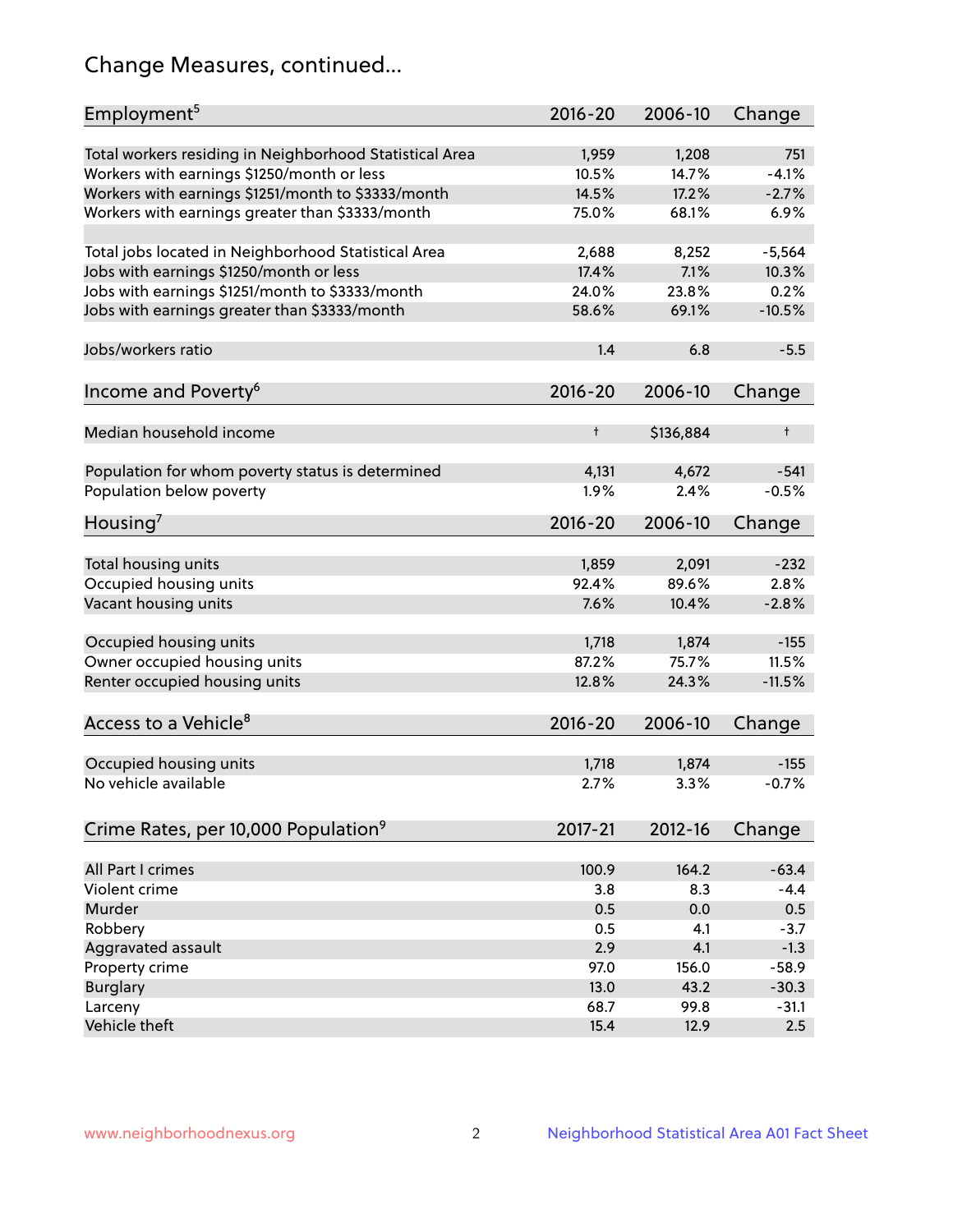## Current Data: Demographic

| Sex and Age, 2016-20 <sup>10</sup>                    | <b>Estimate</b> | Margin of Error |
|-------------------------------------------------------|-----------------|-----------------|
| Total population                                      | 4,163           | $\pm$ 524       |
| Male                                                  | 50.1%           | $\pm$ 3.7%      |
| Female                                                | 49.9%           | $\pm$ 3.5%      |
| Under 5 years                                         | 4.2%            | ±1.8%           |
| 5 to 9 years                                          | 7.8%            | $\pm 1.7\%$     |
| 10 to 14 years                                        | 7.8%            | $\pm 2.6\%$     |
| 15 to 19 years                                        | 6.6%            | $\pm 3.0\%$     |
| 20 to 24 years                                        | 2.2%            | $\pm1.6\%$      |
| 25 to 34 years                                        | 3.2%            | $\pm 1.7\%$     |
| 35 to 44 years                                        | 15.0%           | ±3.4%           |
| 45 to 54 years                                        | 17.5%           | $\pm 2.9\%$     |
| 55 to 59 years                                        | 5.9%            | $\pm 2.2\%$     |
| 60 to 64 years                                        | 6.5%            | $\pm 2.1\%$     |
| 65 to 74 years                                        | 12.7%           | $\pm$ 3.2%      |
| 75 to 84 years                                        | 3.6%            | ±1.6%           |
| 85 years and over                                     | 6.9%            | $\pm$ 7.1%      |
| Median age (years)                                    | 46.7            | $\pm 1.3$       |
| Race and Ethnicity, 2016-20 <sup>11</sup>             | <b>Estimate</b> | Margin of Error |
| Total population                                      | 4,163           | $\pm$ 524       |
| Hispanic or Latino (of any race)                      | 2.3%            | $\pm 2.0\%$     |
| Not Hispanic or Latino                                | 97.7%           | $\pm1.8\%$      |
| White alone                                           | 82.7%           | $\pm$ 6.7%      |
| Black or African American alone                       | 8.3%            | $\pm$ 4.4%      |
| American Indian and Alaska Native alone               | 0.0%            | $\pm$ 0.3%      |
| Asian alone                                           | 4.8%            | $\pm$ 3.2%      |
| Native Hawaiian and other Pacific Islander alone      | 0.0%            | $\pm$ 0.3%      |
| Some other race alone                                 | 0.4%            | $\pm$ 0.6%      |
| Two or more races                                     | 1.4%            | $\pm1.7\%$      |
| U.S. Citizenship Status, 2016-20 <sup>12</sup>        | <b>Estimate</b> | Margin of Error |
| Foreign-born population                               | 235             | $\pm$ 127       |
| Naturalized U.S. citizen                              | 72.4%           | $\pm$ 13.8%     |
| Not a U.S. citizen                                    | 27.6%           | $\pm$ 30.4%     |
| Citizen, Voting Age Population, 2016-20 <sup>13</sup> | Estimate        | Margin of Error |
| Citizen, 18 and over population                       | 3,059           | $\pm 368$       |
| Male                                                  | 50.0%           | $\pm$ 6.5%      |
| Female                                                | 50.0%           | $\pm$ 5.5%      |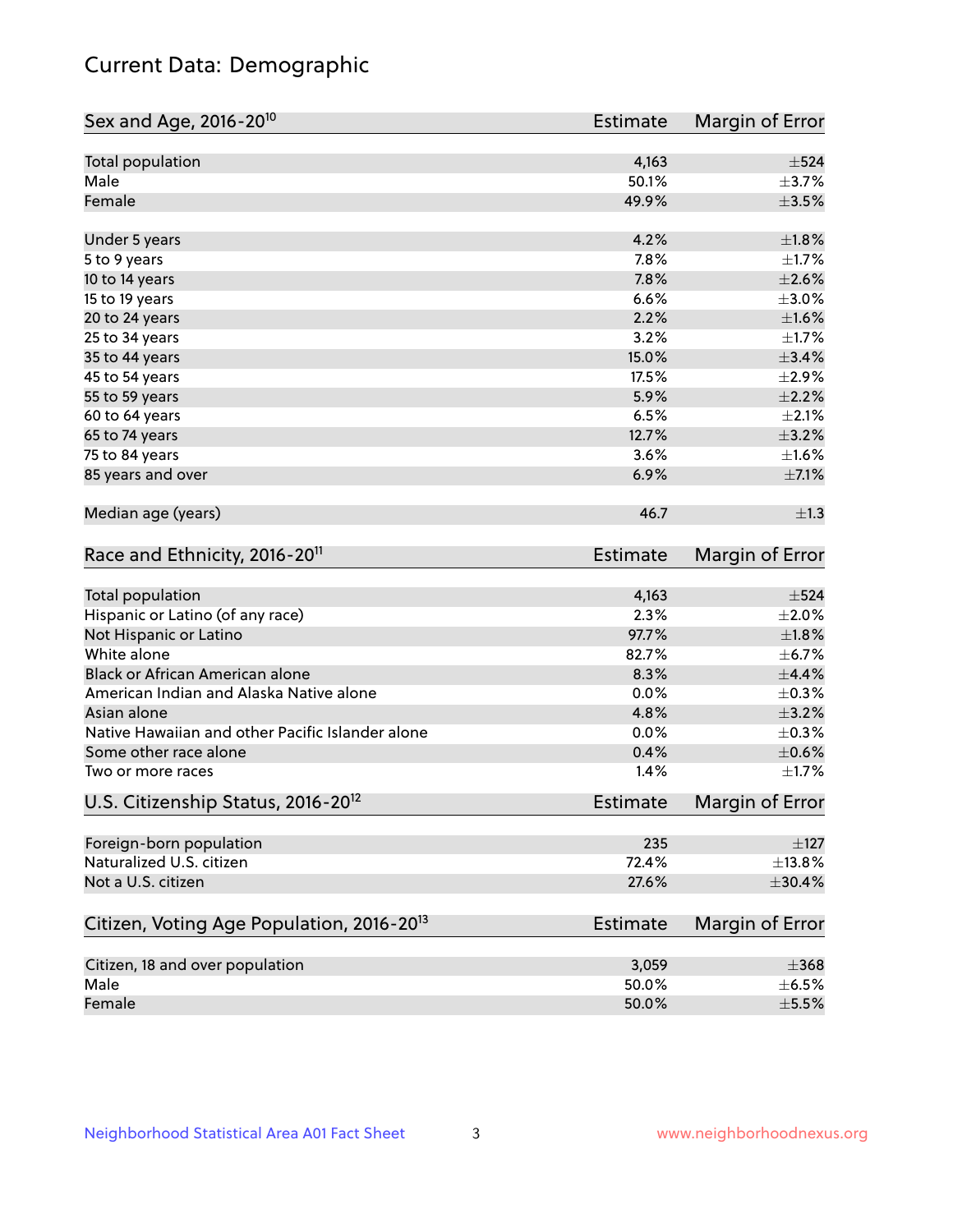## Current Data: Economic

| All households<br>1,718<br>±241<br>1.6%<br>Less than \$10,000<br>$\pm$ 1.4%<br>0.0%<br>\$10,000 to \$14,999<br>$\pm$ 0.8%<br>\$15,000 to \$24,999<br>2.1%<br>$\pm$ 1.9%<br>1.1%<br>$\pm 1.5\%$<br>\$25,000 to \$34,999<br>\$35,000 to \$49,999<br>6.3%<br>$\pm$ 5.6%<br>\$50,000 to \$74,999<br>8.9%<br>$\pm$ 5.9%<br>\$75,000 to \$99,999<br>4.6%<br>$\pm$ 3.3%<br>11.6% | Income, 2016-20 <sup>14</sup> | <b>Estimate</b> | Margin of Error |
|---------------------------------------------------------------------------------------------------------------------------------------------------------------------------------------------------------------------------------------------------------------------------------------------------------------------------------------------------------------------------|-------------------------------|-----------------|-----------------|
|                                                                                                                                                                                                                                                                                                                                                                           |                               |                 |                 |
|                                                                                                                                                                                                                                                                                                                                                                           |                               |                 |                 |
|                                                                                                                                                                                                                                                                                                                                                                           |                               |                 |                 |
|                                                                                                                                                                                                                                                                                                                                                                           |                               |                 |                 |
|                                                                                                                                                                                                                                                                                                                                                                           |                               |                 |                 |
|                                                                                                                                                                                                                                                                                                                                                                           |                               |                 |                 |
|                                                                                                                                                                                                                                                                                                                                                                           |                               |                 |                 |
|                                                                                                                                                                                                                                                                                                                                                                           |                               |                 |                 |
|                                                                                                                                                                                                                                                                                                                                                                           |                               |                 |                 |
|                                                                                                                                                                                                                                                                                                                                                                           | \$100,000 to \$149,999        |                 | $\pm 4.0\%$     |
| 5.2%<br>\$150,000 to \$199,999                                                                                                                                                                                                                                                                                                                                            |                               |                 | $\pm 2.6\%$     |
| 58.7%<br>\$200,000 or more                                                                                                                                                                                                                                                                                                                                                |                               |                 | $\pm$ 9.9%      |
| Median household income (dollars)<br>t                                                                                                                                                                                                                                                                                                                                    |                               |                 | $^{\dagger}$    |
| Mean household income (dollars)<br>\$420,507                                                                                                                                                                                                                                                                                                                              |                               |                 | ±133,211        |
| 77.5%<br>Households with earnings                                                                                                                                                                                                                                                                                                                                         |                               |                 | $\pm$ 14.6%     |
| Mean earnings (dollars)<br>\$326,498                                                                                                                                                                                                                                                                                                                                      |                               |                 | ±46,674         |
| Households with Social Security<br>31.5%                                                                                                                                                                                                                                                                                                                                  |                               |                 | ±12.4%          |
| Mean Social Security income (dollars)<br>\$33,980                                                                                                                                                                                                                                                                                                                         |                               |                 | ±15,461         |
| Households with retirement income<br>22.5%                                                                                                                                                                                                                                                                                                                                |                               |                 | ±12.7%          |
| Mean retirement income (dollars)<br>\$76,889                                                                                                                                                                                                                                                                                                                              |                               |                 | ±33,862         |
| Households with Supplemental Security Income<br>1.1%                                                                                                                                                                                                                                                                                                                      |                               |                 | $\pm 1.3\%$     |
| Mean Supplemental Security Income (dollars)<br>\$6,474                                                                                                                                                                                                                                                                                                                    |                               |                 | ±14,212         |
| Households with cash public assistance income<br>0.0%                                                                                                                                                                                                                                                                                                                     |                               |                 | $\pm 0.8\%$     |
| Mean cash public assistance income (dollars)<br>$\ddagger$<br>$^{\dagger}$                                                                                                                                                                                                                                                                                                |                               |                 |                 |
| Households with Food Stamp/SNAP benefits in the past 12<br>0.6%<br>months                                                                                                                                                                                                                                                                                                 |                               |                 | $\pm 1.1\%$     |
| Family households<br>1,209                                                                                                                                                                                                                                                                                                                                                |                               |                 | $\pm 232$       |
| Less than \$10,000<br>1.4%                                                                                                                                                                                                                                                                                                                                                |                               |                 | $\pm 1.6\%$     |
| \$10,000 to \$14,999<br>0.0%                                                                                                                                                                                                                                                                                                                                              |                               |                 | $\pm 1.2\%$     |
| \$15,000 to \$24,999<br>0.4%                                                                                                                                                                                                                                                                                                                                              |                               |                 | $\pm 1.5\%$     |
| \$25,000 to \$34,999<br>0.3%                                                                                                                                                                                                                                                                                                                                              |                               |                 | $\pm1.7\%$      |
| 1.2%<br>\$35,000 to \$49,999                                                                                                                                                                                                                                                                                                                                              |                               |                 | $\pm 2.2\%$     |
| \$50,000 to \$74,999<br>4.6%                                                                                                                                                                                                                                                                                                                                              |                               |                 | $\pm$ 3.1%      |
| \$75,000 to \$99,999<br>2.7%                                                                                                                                                                                                                                                                                                                                              |                               |                 | $\pm 2.3\%$     |
| \$100,000 to \$149,999<br>13.9%                                                                                                                                                                                                                                                                                                                                           |                               |                 | $\pm$ 5.5%      |
| \$150,000 to \$199,999<br>4.7%                                                                                                                                                                                                                                                                                                                                            |                               |                 | $\pm$ 3.1%      |
| \$200,000 or more<br>70.8%                                                                                                                                                                                                                                                                                                                                                |                               |                 | ±12.6%          |
| Median family income (dollars)<br>t<br>t                                                                                                                                                                                                                                                                                                                                  |                               |                 |                 |
| Mean family income (dollars)<br>\$515,232                                                                                                                                                                                                                                                                                                                                 |                               |                 | ±178,158        |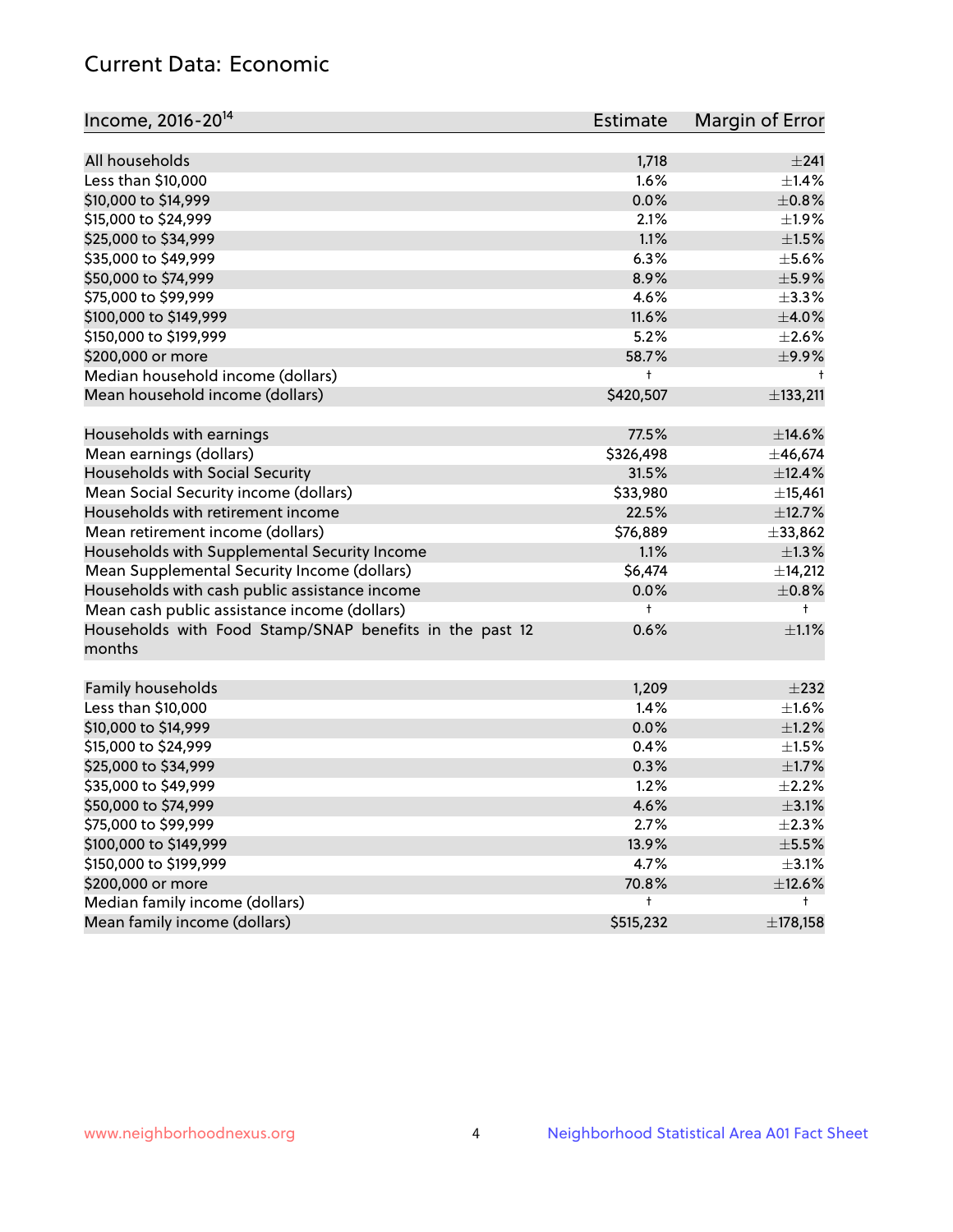## Current Data: Economic, continued...

| Income, 2016-20, continued <sup>15</sup>                                                   | <b>Estimate</b> | <b>Margin of Error</b> |
|--------------------------------------------------------------------------------------------|-----------------|------------------------|
|                                                                                            |                 |                        |
| Nonfamily households                                                                       | 509             | $\pm$ 159              |
| Median nonfamily income (dollars)                                                          | \$78,463        | $±$ 20,934             |
| Mean nonfamily income (dollars)                                                            | \$190,866       | ±123,474               |
| Median earnings for workers (dollars)                                                      | t               | $\dagger$              |
| Median earnings for male full-time, year-round workers                                     | $\ddagger$      | $\ddagger$             |
| (dollars)                                                                                  |                 |                        |
| Median earnings for female full-time, year-round workers<br>(dollars)                      | $\ddagger$      | $\ddagger$             |
| Per capita income (dollars)                                                                | \$174,740       | ± 55,145               |
|                                                                                            |                 |                        |
| Families Below Poverty Level, 2016-20 <sup>16</sup>                                        | <b>Estimate</b> | <b>Margin of Error</b> |
| <b>All Families</b>                                                                        | 1,209           | $\pm 232$              |
| Percent below poverty                                                                      | 1.5%            | $\pm$ 1.7%             |
|                                                                                            |                 |                        |
| Families with related children under 18 years                                              | 580             | $\pm$ 115              |
| Percent below poverty                                                                      | 3.2%            | ±4.3%                  |
| Families with related children under 5 years only                                          | 67              | $\pm 62$               |
| Percent below poverty                                                                      | 0.0%            | ±37.2%                 |
| Married couple families                                                                    | 1,104           | ±224                   |
| Percent below poverty                                                                      | 1.0%            | $\pm$ 1.4%             |
| Married couple families with related children under 18 years                               | 480             | ±90                    |
| Percent below poverty                                                                      | 2.2%            | $\pm$ 3.2%             |
| Married couple families with related children under 5 years                                | 64              | $\pm$ 54               |
| Percent below poverty                                                                      | $0.0\%$         | ±22.4%                 |
|                                                                                            |                 |                        |
| Families with female householder, no spouse present                                        | 89              | $\pm$ 67               |
| Percent below poverty                                                                      | 8.8%            | ±13.8%                 |
| Families with female householder, no spouse present with                                   | 84              | $\pm 66$               |
| related children under 18 years                                                            |                 |                        |
| Percent below poverty                                                                      | 9.4%            | ±14.6%                 |
| Families with female householder, no spouse present with<br>related children under 5 years | 3               | $\pm 22$               |
| Percent below poverty                                                                      | 0.0%            | $^{\dagger}$           |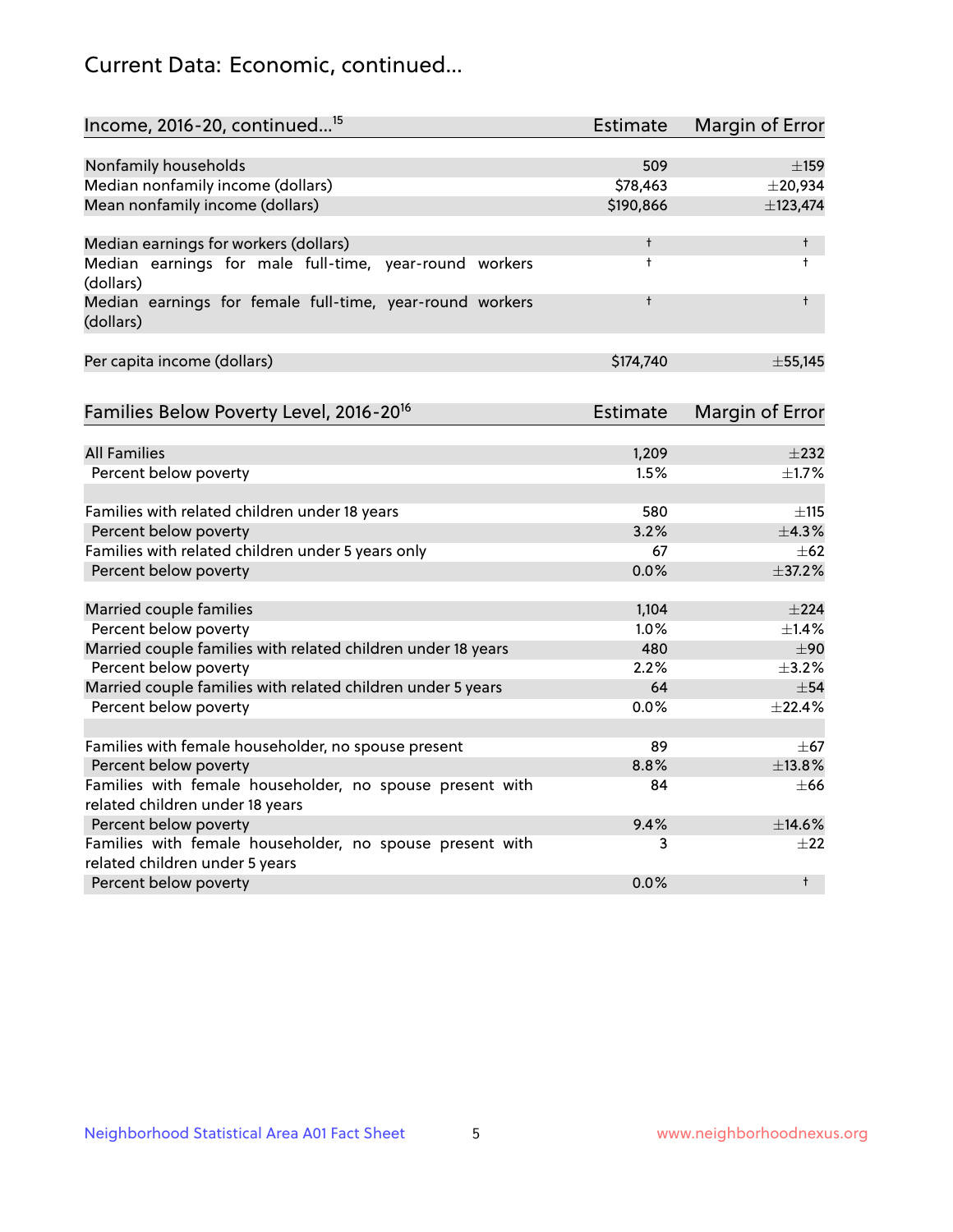## Current Data: Economic, continued...

| People Below Poverty Level, 2016-20 <sup>17</sup> | Estimate | Margin of Error |
|---------------------------------------------------|----------|-----------------|
|                                                   |          |                 |
| Total population                                  | 4,131    | $\pm$ 519       |
| Percent below poverty                             | $1.9\%$  | $\pm 1.5\%$     |
| Population under 18 years                         | 1,015    | $\pm$ 187       |
| Percent below poverty                             | 2.3%     | $\pm$ 5.1%      |
| Population 18 years and over                      | 3,116    | $\pm 425$       |
| Percent below poverty                             | 1.7%     | $\pm 1.8\%$     |
| Population 18 to 64 years                         | 2,150    | $+265$          |
| Percent below poverty                             | 2.3%     | $+2.2%$         |
| Population 65 years and over                      | 966      | $\pm$ 332       |
| Percent below poverty                             | 0.6%     | $+2.8%$         |

| Poverty by Race/Ethnicity, 2016-20 <sup>18</sup> | <b>Estimate</b> | Margin of Error |
|--------------------------------------------------|-----------------|-----------------|
|                                                  |                 |                 |
| Non-Hispanic White population                    | 3,412           | $\pm$ 513       |
| Percent below poverty                            | 2.0%            | $\pm$ 1.7%      |
| <b>Black population</b>                          | 375             | $\pm 203$       |
| Percent below poverty                            | 0.0%            | $\pm 3.8\%$     |
| Asian population                                 | 202             | ±134            |
| Percent below poverty                            | $0.0\%$         | $\pm$ 7.1%      |
| Hispanic or Latino population                    | 95              | $\pm$ 85        |
| Percent below poverty                            | 11.8%           | $\pm$ 15.2%     |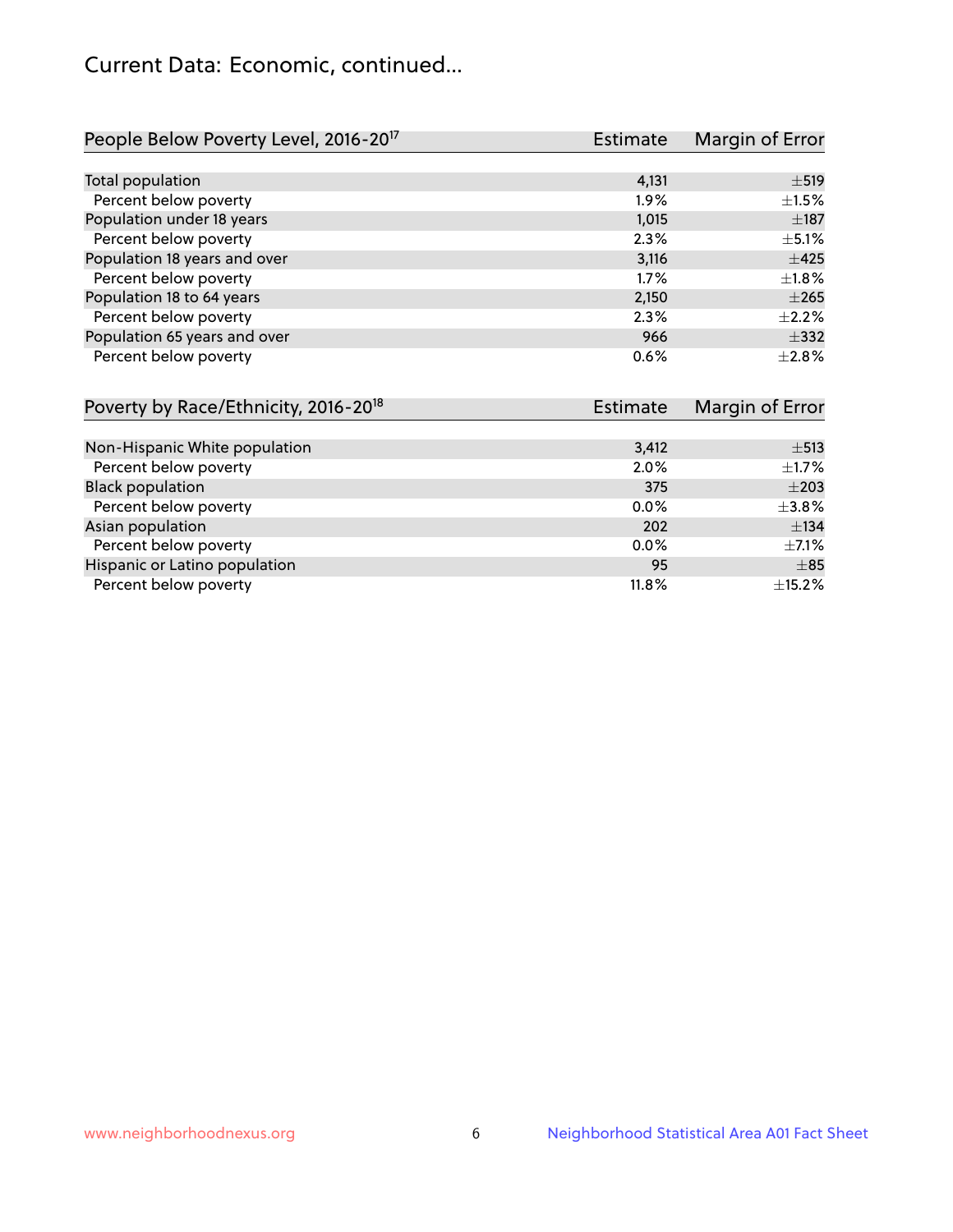# Current Data: Employment

| Employment Status, 2016-20 <sup>19</sup>                                    | Estimate | Margin of Error |
|-----------------------------------------------------------------------------|----------|-----------------|
|                                                                             |          |                 |
| Population 16 years and over                                                | 3,241    | $\pm 468$       |
| In labor force                                                              | 60.6%    | ±11.9%          |
| Civilian labor force                                                        | 60.6%    | ±11.9%          |
| Employed                                                                    | 58.2%    | ±11.7%          |
| Unemployed                                                                  | 2.4%     | $\pm 2.7\%$     |
| <b>Armed Forces</b>                                                         | 0.0%     | $\pm 2.0\%$     |
| Not in labor force                                                          | 39.4%    | $\pm$ 9.5%      |
|                                                                             |          |                 |
| Civilian labor force                                                        | 1,964    | $\pm 264$       |
| <b>Unemployment Rate</b>                                                    | 3.9%     | $\pm$ 4.4%      |
| Females 16 years and over                                                   | 1,628    | $\pm 257$       |
| In labor force                                                              | 48.2%    | $\pm$ 7.1%      |
| Civilian labor force                                                        | 48.2%    | $\pm$ 7.1%      |
| Employed                                                                    | 47.1%    | $\pm$ 7.1%      |
|                                                                             |          |                 |
| Own children of the householder under 6 years                               | 222      | $\pm 77$        |
| All parents in family in labor force                                        | 76.9%    | ±14.6%          |
| Own children of the householder 6 to 17 years                               | 791      | $\pm 161$       |
| All parents in family in labor force                                        | 67.4%    | ±12.6%          |
|                                                                             |          |                 |
| Industry, 2016-20 <sup>20</sup>                                             | Estimate | Margin of Error |
|                                                                             |          |                 |
| Civilian employed population 16 years and over                              | 1,887    | $\pm 263$       |
| Agriculture, forestry, fishing and hunting, and mining                      | 0.0%     | $\pm 1.1\%$     |
| Construction                                                                | 1.7%     | $\pm1.6\%$      |
| Manufacturing                                                               | 8.1%     | $\pm$ 3.9%      |
| Wholesale trade                                                             | 1.6%     | $\pm$ 1.4%      |
| Retail trade                                                                | 6.3%     | $\pm$ 3.7%      |
| Transportation and warehousing, and utilities                               | 2.9%     | $\pm 2.3\%$     |
| Information                                                                 | 2.0%     | $\pm 2.2\%$     |
| Finance and insurance, and real estate and rental and leasing               | 17.9%    | $\pm$ 5.6%      |
| Professional, scientific, and management, and administrative                | 33.2%    | $\pm$ 6.8%      |
| and waste management services                                               |          |                 |
| Educational services, and health care and social assistance                 | 20.9%    | $\pm$ 5.8%      |
| Arts, entertainment, and recreation, and accommodation and<br>food services | 2.5%     | $\pm 2.2\%$     |
| Other services, except public administration                                | 1.5%     | $\pm$ 3.3%      |
| Public administration                                                       | 1.4%     | $\pm$ 1.7%      |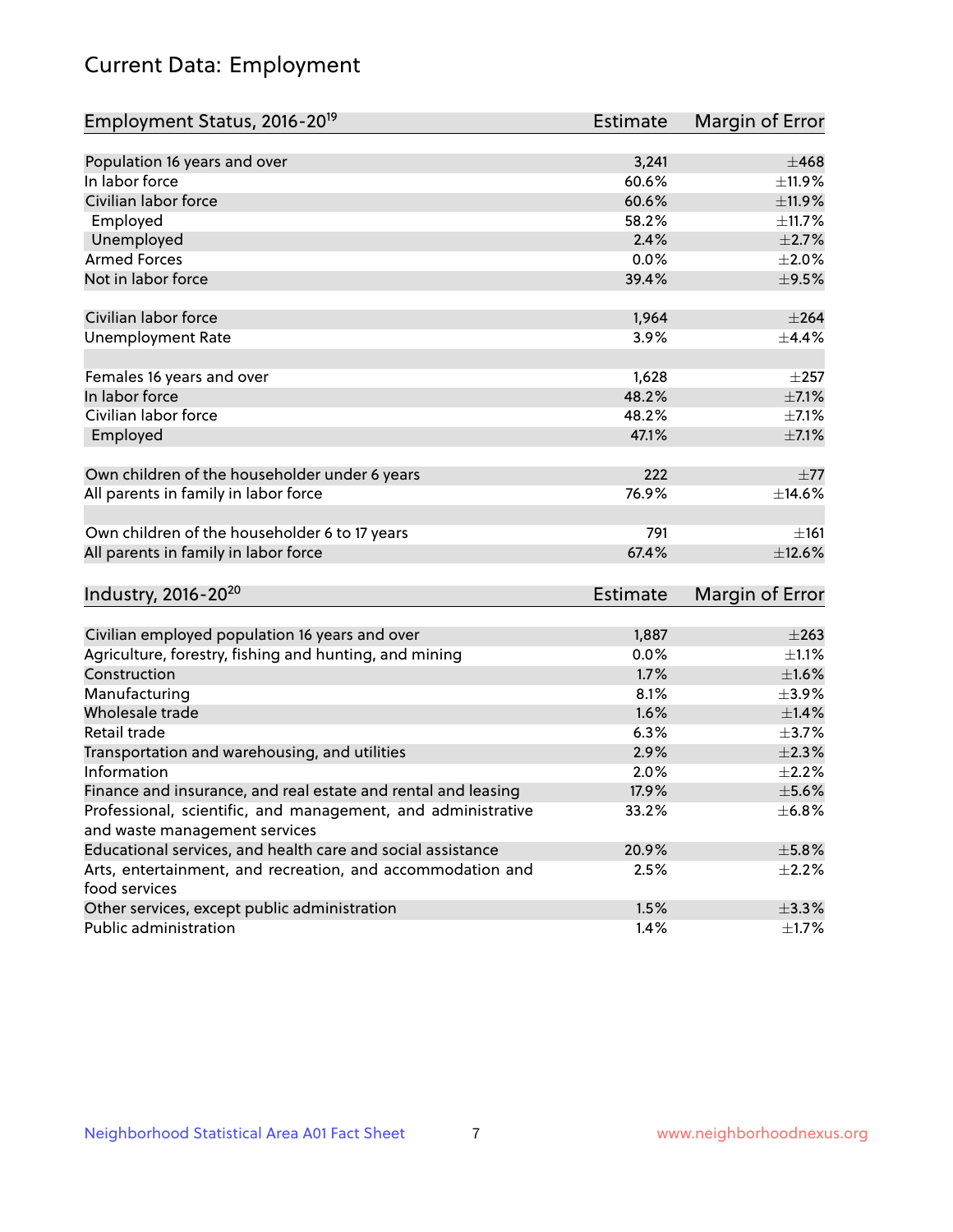# Current Data: Employment, continued...

| Occupation, 2016-20 <sup>21</sup>                                                                                | <b>Estimate</b> | Margin of Error |
|------------------------------------------------------------------------------------------------------------------|-----------------|-----------------|
| Civilian employed population 16 years and over                                                                   | 1,887           | $\pm 263$       |
| Management, business, science, and arts occupations                                                              | 76.4%           | $\pm 3.6\%$     |
| Service occupations                                                                                              | 2.4%            | $\pm 2.5\%$     |
| Sales and office occupations                                                                                     | 16.7%           | $\pm$ 5.2%      |
| Natural resources, construction, and maintenance occupations                                                     | 0.1%            | $\pm 1.1\%$     |
| Production, transportation, and material moving occupations                                                      | 4.3%            | $\pm$ 3.1%      |
| Class of Worker, 2016-20 <sup>22</sup>                                                                           | Estimate        | Margin of Error |
| Civilian employed population 16 years and over                                                                   | 1,887           | $\pm 263$       |
| Private wage and salary workers                                                                                  | 89.4%           | ±17.4%          |
| Government workers                                                                                               | 5.7%            | ±3.3%           |
| Self-employed in own not incorporated business workers                                                           | 4.7%            | $\pm$ 4.0%      |
| Unpaid family workers                                                                                            | 0.1%            | $\pm 1.1\%$     |
| Job Flows, 2019 <sup>23</sup>                                                                                    |                 | 2019            |
|                                                                                                                  |                 |                 |
| Total Jobs in Neighborhood Statistical Area                                                                      |                 | 2,688           |
| Held by residents of Neighborhood Statistical Area                                                               |                 | 2.3%            |
| Held by non-residents of Neighborhood Statistical Area                                                           |                 | 97.7%           |
| Jobs by Industry Sector, 2019 <sup>24</sup>                                                                      |                 | 2019            |
| Total Jobs in Neighborhood Statistical Area                                                                      |                 | 2,688           |
| <b>Goods Producing sectors</b>                                                                                   |                 | 2.1%            |
| Trade, Transportation, and Utilities sectors                                                                     |                 | 8.0%            |
| All Other Services sectors                                                                                       |                 | 89.8%           |
| Total Jobs in Neighborhood Statistical<br>held<br>by<br>Area<br>Neighborhood Statistical Area residents          |                 | 61              |
| <b>Goods Producing sectors</b>                                                                                   |                 | 1.6%            |
| Trade, Transportation, and Utilities sectors                                                                     |                 | 8.2%            |
| All Other Services sectors                                                                                       |                 | 90.2%           |
| Jobs by Earnings, 2019 <sup>25</sup>                                                                             |                 | 2019            |
| Total Jobs in Neighborhood Statistical Area                                                                      |                 | 2,688           |
| Jobs with earnings \$1250/month or less                                                                          |                 | 17.4%           |
| Jobs with earnings \$1251/month to \$3333/month                                                                  |                 | 24.0%           |
| Jobs with earnings greater than \$3333/month                                                                     |                 | 58.6%           |
| Neighborhood Statistical<br>Jobs<br>in<br>held<br>by<br>Total<br>Area<br>Neighborhood Statistical Area residents |                 | 61              |
| Jobs with earnings \$1250/month or less                                                                          |                 | 26.2%           |
| Jobs with earnings \$1251/month to \$3333/month                                                                  |                 | 14.8%           |
| Jobs with earnings greater than \$3333/month                                                                     |                 | 59.0%           |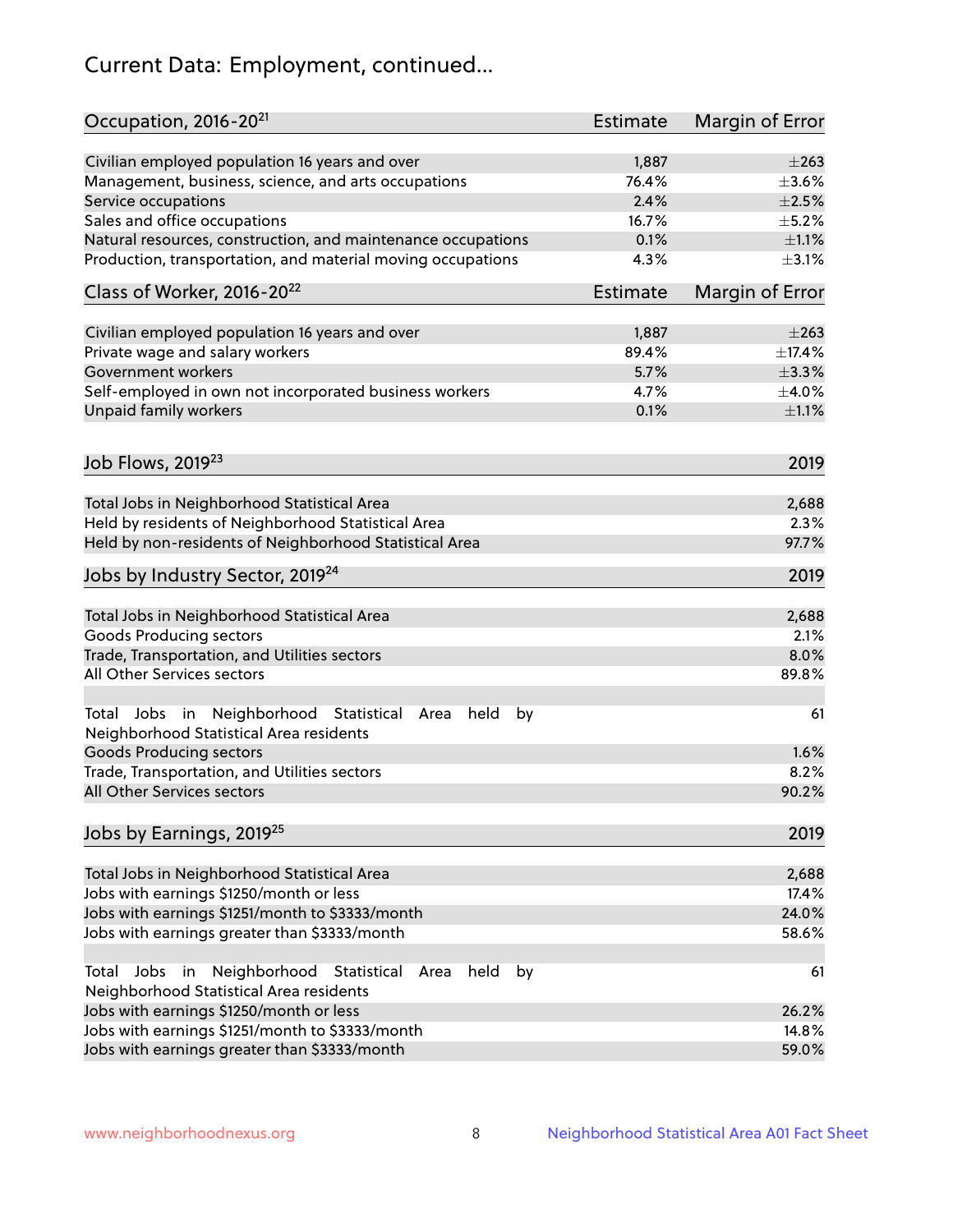## Current Data: Employment, continued...

| Jobs by Age of Worker, 2019 <sup>26</sup>                                                      | 2019  |
|------------------------------------------------------------------------------------------------|-------|
|                                                                                                |       |
| Total Jobs in Neighborhood Statistical Area                                                    | 2,688 |
| Jobs with workers age 29 or younger                                                            | 18.3% |
| Jobs with workers age 30 to 54                                                                 | 59.4% |
| Jobs with workers age 55 or older                                                              | 22.4% |
|                                                                                                |       |
| Total Jobs in Neighborhood Statistical Area held by<br>Neighborhood Statistical Area residents | 61    |
| Jobs with workers age 29 or younger                                                            | 6.6%  |
| Jobs with workers age 30 to 54                                                                 | 57.4% |
| Jobs with workers age 55 or older                                                              | 36.1% |

### Current Data: Education

| School Enrollment, 2016-20 <sup>27</sup>       | Estimate | Margin of Error |
|------------------------------------------------|----------|-----------------|
|                                                |          |                 |
| Population 3 years and over enrolled in school | 997      | $\pm$ 188       |
| Nursery school, preschool                      | 5.4%     | $+3.9%$         |
| Kindergarten                                   | 7.9%     | $\pm$ 4.0%      |
| Elementary school (grades 1-8)                 | 51.3%    | $+9.9%$         |
| High school (grades 9-12)                      | 28.9%    | $\pm$ 11.9%     |
| College or graduate school                     | 6.6%     | $+4.7%$         |

| Educational Attainment, 2016-20 <sup>28</sup> | Estimate | Margin of Error |
|-----------------------------------------------|----------|-----------------|
|                                               |          |                 |
| Population 25 years and over                  | 2,967    | $\pm$ 462       |
| Less than 9th grade                           | 0.0%     | $\pm$ 1.4%      |
| 9th to 12th grade, no diploma                 | 1.1%     | $\pm$ 1.9%      |
| High school graduate (includes equivalency)   | 2.9%     | $\pm 1.6\%$     |
| Some college, no degree                       | 6.8%     | $\pm 2.9\%$     |
| Associate's degree                            | 1.4%     | $\pm 1.5\%$     |
| Bachelor's degree                             | 38.0%    | $\pm$ 7.7%      |
| Graduate or professional degree               | 49.9%    | $\pm$ 6.0%      |
|                                               |          |                 |
| Percent high school graduate or higher        | 98.9%    | $\pm 21.0\%$    |
| Percent bachelor's degree or higher           | 87.8%    | $\pm$ 1.7%      |
|                                               |          |                 |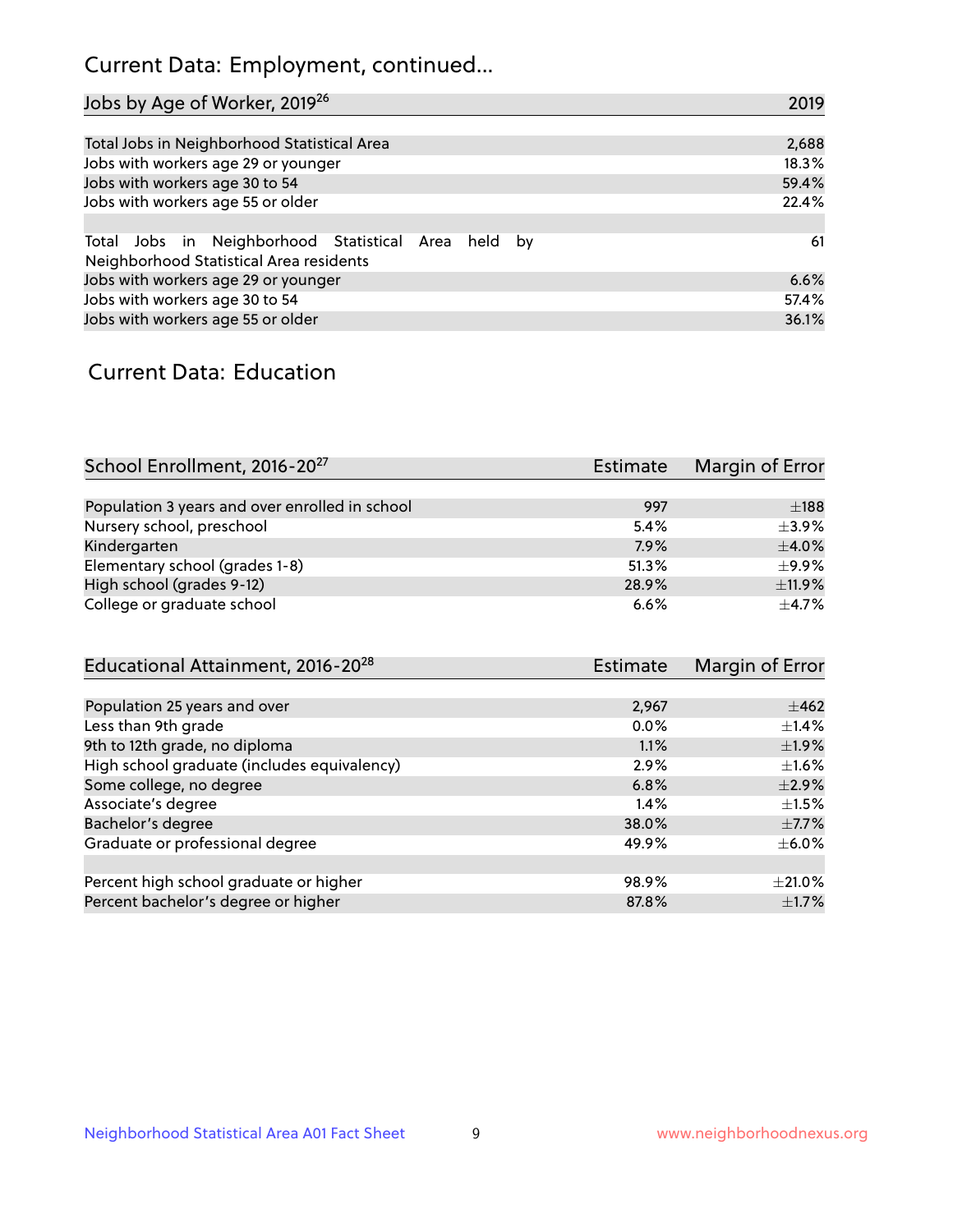## Current Data: Housing

| Households by Type, 2016-20 <sup>29</sup>            | <b>Estimate</b> | Margin of Error |
|------------------------------------------------------|-----------------|-----------------|
|                                                      |                 |                 |
| Total households                                     | 1,718           | ±241            |
| Family households (families)                         | 70.4%           | $\pm$ 9.2%      |
| With own children under 18 years                     | 33.5%           | ±4.8%           |
| Married-couple family                                | 64.2%           | $\pm$ 9.4%      |
| With own children of the householder under 18 years  | 27.7%           | $\pm 3.5\%$     |
| Male householder, no spouse present, family          | 1.0%            | $\pm$ 1.4%      |
| With own children of the householder under 18 years  | 0.9%            | $\pm 1.4\%$     |
| Female householder, no spouse present, family        | 5.2%            | $\pm 4.0\%$     |
| With own children of the householder under 18 years  | 4.9%            | $\pm$ 3.9%      |
| Nonfamily households                                 | 29.6%           | $\pm$ 8.3%      |
| Householder living alone                             | 26.4%           | $\pm$ 8.3%      |
| 65 years and over                                    | 11.7%           | $\pm$ 5.8%      |
| Households with one or more people under 18 years    | 33.7%           | $\pm 3.8\%$     |
| Households with one or more people 65 years and over | 37.3%           | $\pm$ 11.8%     |
|                                                      |                 |                 |
| Average household size                               | 2.42            | $\pm$ 0.46      |
| Average family size                                  | 2.91            | $\pm$ 0.72      |
| Housing Occupancy, 2016-20 <sup>30</sup>             | <b>Estimate</b> | Margin of Error |
| Total housing units                                  | 1,859           | $\pm 233$       |
| Occupied housing units                               | 92.4%           | $\pm$ 5.8%      |
| Vacant housing units                                 | 7.6%            | $\pm$ 5.3%      |
|                                                      |                 |                 |
| Homeowner vacancy rate                               | 1.8             | ±2.4            |
| Rental vacancy rate                                  | 2.0             | $+9.5$          |
| Units in Structure, 2016-20 <sup>31</sup>            | Estimate        | Margin of Error |
|                                                      |                 | $\pm 233$       |
| Total housing units                                  | 1,859<br>71.9%  |                 |
| 1-unit, detached                                     |                 | $\pm$ 7.8%      |
| 1-unit, attached                                     | 12.5%           | $\pm$ 5.8%      |
| 2 units                                              | 0.1%            | $\pm$ 0.8%      |
| 3 or 4 units                                         | 0.3%            | $\pm 1.0\%$     |
| 5 to 9 units                                         | 0.9%            | $\pm 1.9\%$     |
| 10 to 19 units                                       | 3.9%            | $\pm 3.0\%$     |
| 20 or more units                                     | 10.2%           | $\pm$ 4.4%      |
| Mobile home                                          | 0.1%            | $\pm$ 0.8%      |
| Boat, RV, van, etc.                                  | $0.0\%$         | $\pm$ 0.8%      |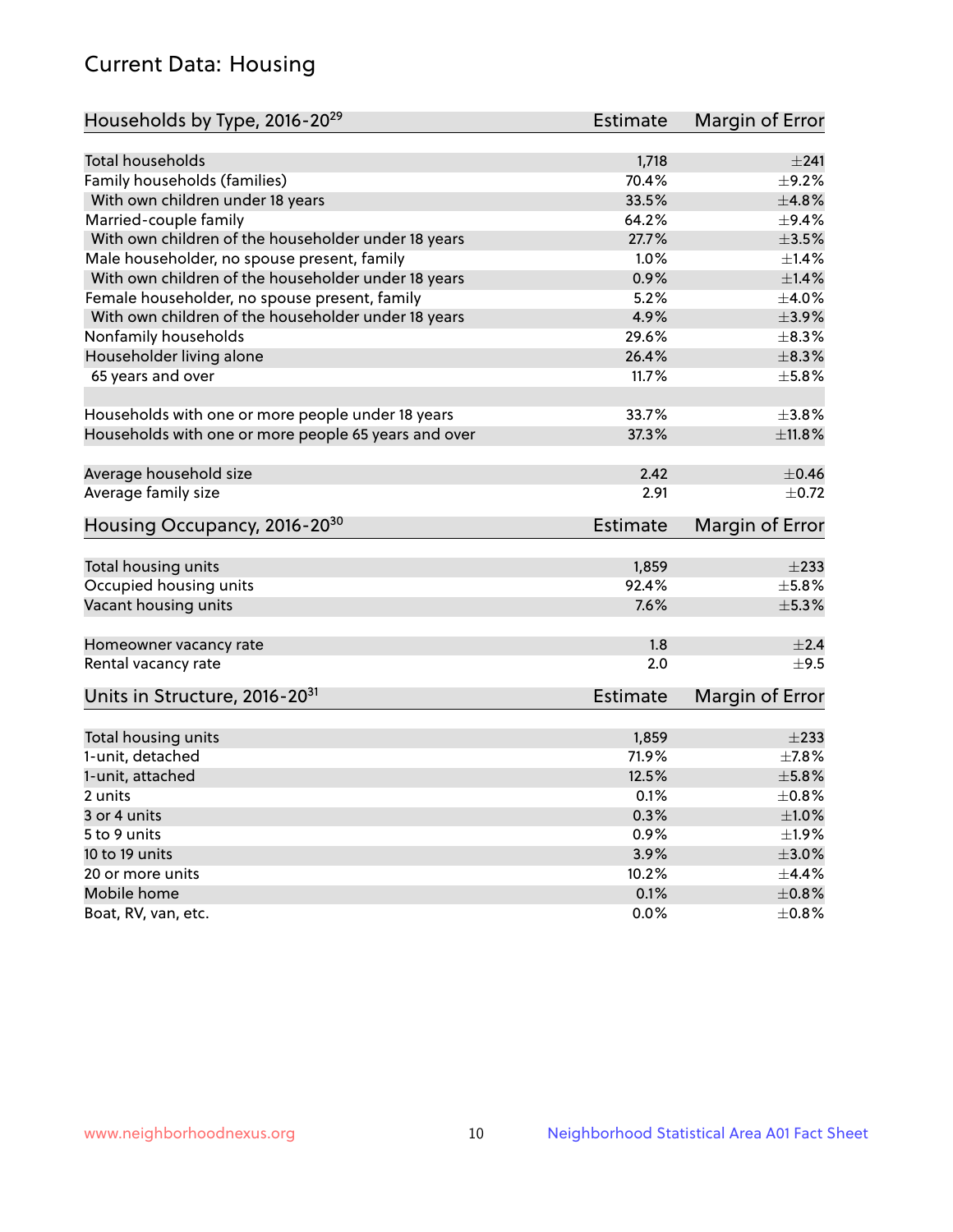## Current Data: Housing, continued...

| Year Structure Built, 2016-20 <sup>32</sup>    | Estimate        | <b>Margin of Error</b> |
|------------------------------------------------|-----------------|------------------------|
| Total housing units                            | 1,859           | $\pm 233$              |
| Built 2014 or later                            | 0.5%            | $\pm 1.1\%$            |
| Built 2010 to 2013                             | 1.6%            | $\pm1.5\%$             |
| Built 2000 to 2009                             | 6.7%            | $\pm$ 3.5%             |
| Built 1990 to 1999                             | 21.7%           | $\pm$ 5.8%             |
| Built 1980 to 1989                             | 15.0%           | $\pm$ 5.5%             |
| Built 1970 to 1979                             | 9.9%            | $\pm$ 4.4%             |
| Built 1960 to 1969                             | 14.3%           | $\pm$ 5.0%             |
| Built 1950 to 1959                             | 21.6%           | $\pm$ 5.6%             |
| Built 1940 to 1949                             | 7.5%            | ±10.6%                 |
| Built 1939 or earlier                          | 1.3%            | $\pm1.7\%$             |
| Housing Tenure, 2016-2033                      | Estimate        | Margin of Error        |
| Occupied housing units                         | 1,718           | $\pm 241$              |
| Owner-occupied                                 | 87.2%           | $\pm$ 7.5%             |
| Renter-occupied                                | 12.8%           | $\pm$ 4.6%             |
| Average household size of owner-occupied unit  | 2.49            | $\pm$ 0.54             |
| Average household size of renter-occupied unit | 1.99            | $\pm$ 0.36             |
| Residence 1 Year Ago, 2016-20 <sup>34</sup>    | <b>Estimate</b> | <b>Margin of Error</b> |
| Population 1 year and over                     | 4,159           | $\pm$ 524              |
| Same house                                     | 89.1%           | $\pm$ 6.5%             |
| Different house in the U.S.                    | 10.7%           | $\pm$ 5.1%             |
| Same county                                    | 6.4%            | $\pm$ 4.0%             |
| Different county                               | 4.3%            | $\pm$ 3.2%             |
| Same state                                     | 1.9%            | $\pm 2.1\%$            |
| Different state                                | 2.3%            | $\pm 2.4\%$            |
| Abroad                                         | 0.3%            | $\pm$ 0.8%             |
| Value of Housing Unit, 2016-20 <sup>35</sup>   | <b>Estimate</b> | Margin of Error        |
| Owner-occupied units                           | 1,499           | $\pm$ 247              |
| Less than \$50,000                             | 1.4%            | $\pm 2.9\%$            |
| \$50,000 to \$99,999                           | 0.6%            | $\pm 2.2\%$            |
| \$100,000 to \$149,999                         | 1.4%            | $\pm1.6\%$             |
| \$150,000 to \$199,999                         | 1.5%            | ±1.6%                  |
| \$200,000 to \$299,999                         | 6.0%            | $\pm$ 5.4%             |
| \$300,000 to \$499,999                         | 13.5%           | $\pm$ 5.2%             |
| \$500,000 to \$999,999                         | 32.6%           | $\pm$ 7.5%             |
| \$1,000,000 or more                            | 42.9%           | ±14.7%                 |
| Mortgage Status, 2016-20 <sup>36</sup>         | <b>Estimate</b> | Margin of Error        |
| Owner-occupied units                           | 1,499           | $\pm$ 247              |
| Housing units with a mortgage                  | 60.0%           | ±4.3%                  |

Housing units without a mortgage  $\pm 13.5\%$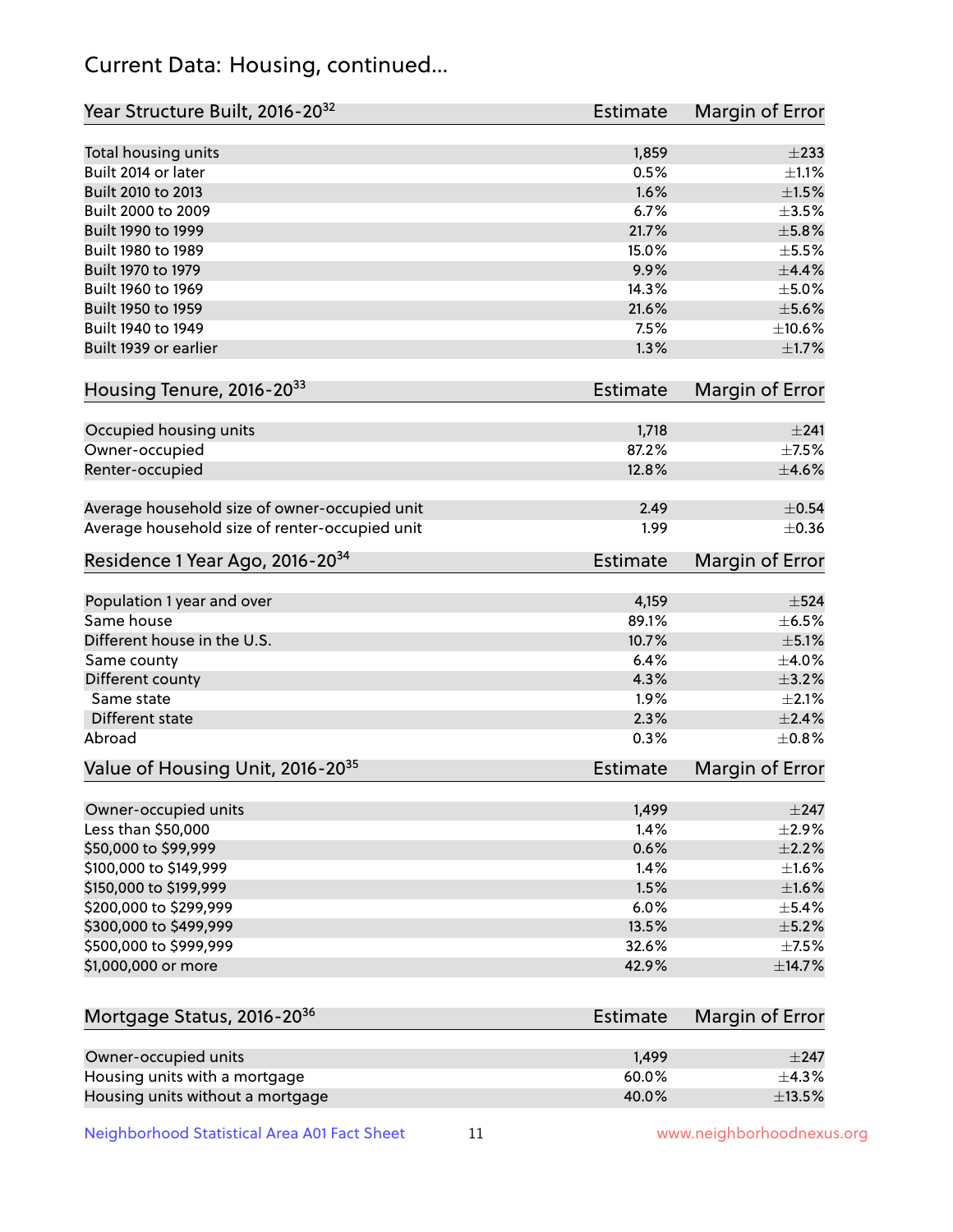## Current Data: Housing, continued...

| Selected Monthly Owner Costs, 2016-20 <sup>37</sup> | <b>Estimate</b> | Margin of Error |
|-----------------------------------------------------|-----------------|-----------------|
|                                                     |                 |                 |
| Housing units with a mortgage                       | 899             | ±162            |
| Less than \$300                                     | 0.0%            | $\pm 2.3\%$     |
| \$300 to \$499                                      | 0.0%            | $\pm 2.3\%$     |
| \$500 to \$999                                      | 3.4%            | $\pm$ 4.0%      |
| \$1,000 to \$1,499                                  | 7.9%            | $\pm$ 9.0%      |
| \$1,500 to \$1,999                                  | 2.2%            | $\pm 2.5\%$     |
| \$2,000 to \$2,999                                  | 10.9%           | $\pm$ 6.4%      |
| \$3,000 or more                                     | 75.6%           | ±10.6%          |
|                                                     |                 |                 |
| Median (dollars)                                    | $\ddagger$      | $\ddagger$      |
|                                                     |                 |                 |
| Housing units without a mortgage                    | 600             | $\pm 225$       |
| Less than \$150                                     | 0.3%            | $\pm 3.5\%$     |
| \$150 to \$249                                      | 0.0%            | ±3.4%           |
| \$250 to \$349                                      | 0.0%            | ±3.4%           |
| \$350 to \$499                                      | $0.0\%$         | ±3.4%           |
| \$500 to \$699                                      | 3.0%            | $\pm$ 3.1%      |
| \$700 or more                                       | 96.7%           | ±16.1%          |
|                                                     |                 |                 |
| Median (dollars)                                    | t               | ŧ               |

| Selected Monthly Owner Costs as a Percentage of | Estimate | Margin of Error |
|-------------------------------------------------|----------|-----------------|
| Household Income, 2016-20 <sup>38</sup>         |          |                 |
|                                                 |          |                 |
| Housing units with a mortgage <sup>39</sup>     | 881      | $\pm$ 197       |
| Less than 20.0 percent                          | 57.0%    | $\pm$ 7.6%      |
| 20.0 to 24.9 percent                            | 6.8%     | $\pm$ 4.6%      |
| 25.0 to 29.9 percent                            | 16.7%    | $\pm$ 11.2%     |
| 30.0 to 34.9 percent                            | 2.0%     | $\pm 2.3\%$     |
| 35.0 percent or more                            | 17.5%    | $\pm$ 9.9%      |
|                                                 |          |                 |
| Housing units without a mortgage <sup>40</sup>  | 600      | $\pm 235$       |
| Less than 10.0 percent                          | 56.3%    | ±26.4%          |
| 10.0 to 14.9 percent                            | 19.8%    | $\pm$ 10.9%     |
| 15.0 to 19.9 percent                            | 0.2%     | $\pm 2.3\%$     |
| 20.0 to 24.9 percent                            | 5.0%     | $\pm$ 6.6%      |
| 25.0 to 29.9 percent                            | 1.3%     | $\pm 2.1\%$     |
| 30.0 to 34.9 percent                            | 2.8%     | $\pm 2.9\%$     |
| 35.0 percent or more                            | 14.7%    | $\pm$ 8.7%      |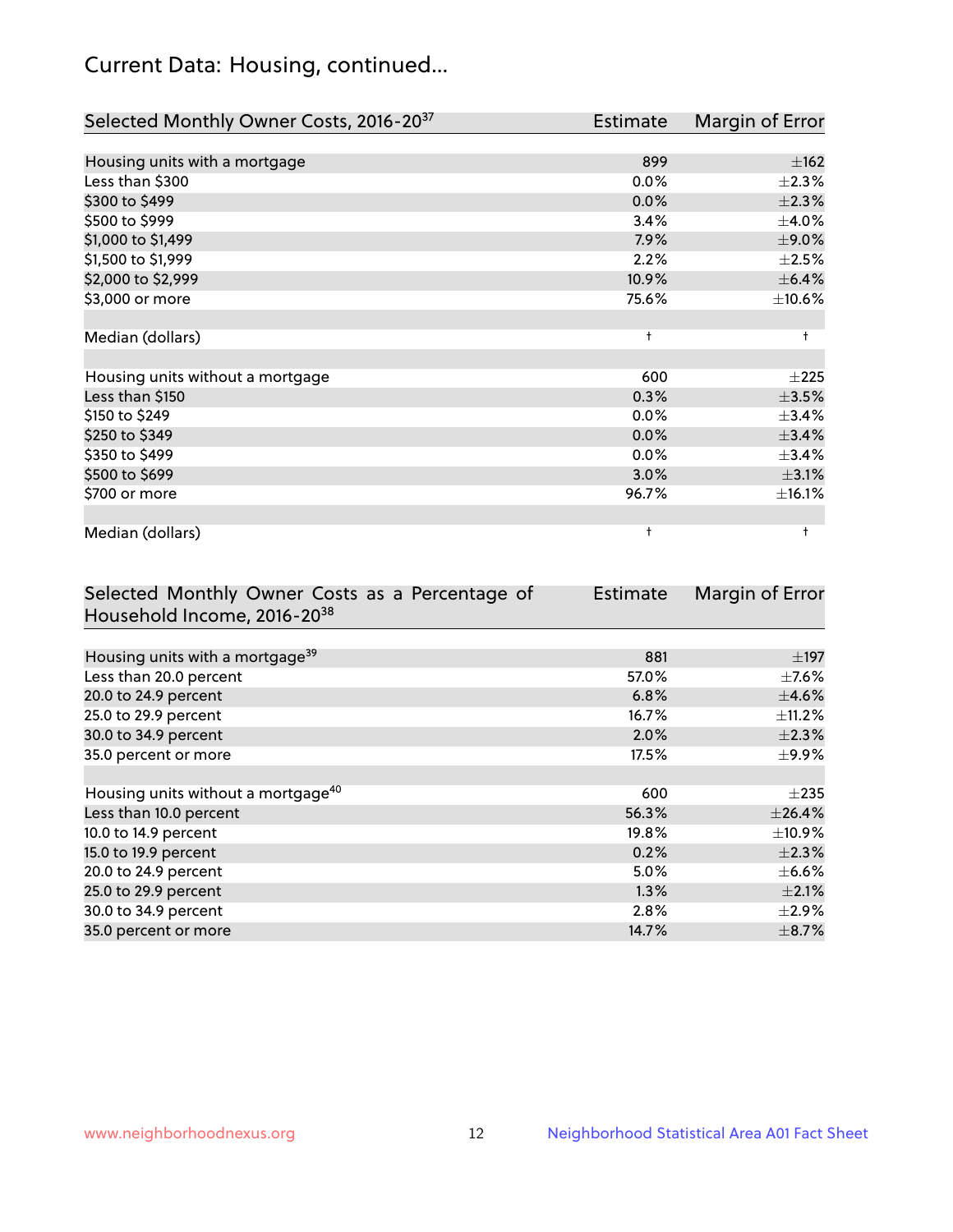## Current Data: Housing, continued...

| Gross Rent, 2016-2041                           | Estimate        | Margin of Error |
|-------------------------------------------------|-----------------|-----------------|
|                                                 |                 |                 |
| Occupied units paying rent                      | 177             | $\pm 65$        |
| Less than \$200                                 | 0.0%            | ±14.0%          |
| \$200 to \$499                                  | 0.0%            | ±19.8%          |
| \$500 to \$749                                  | 0.0%            | ±18.1%          |
| \$750 to \$999                                  | 0.0%            | $\pm$ 14.0%     |
| \$1,000 to \$1,499                              | 17.6%           | $\pm 20.2\%$    |
| \$1,500 to \$1,999                              | 34.9%           | ±25.3%          |
| \$2,000 or more                                 | 47.5%           | ±28.8%          |
| Median (dollars)                                | \$1,964         | $\pm 309$       |
|                                                 |                 |                 |
| No rent paid                                    | 42              | $\pm$ 59        |
|                                                 |                 |                 |
| Gross Rent as a Percentage of Household Income, | <b>Estimate</b> | Margin of Error |
| $2016 - 20^{42}$                                |                 |                 |
|                                                 |                 |                 |
| Occupied units paying rent <sup>43</sup>        | 175             | $+90$           |
| Less than 15.0 percent                          | 13.7%           | ±22.1%          |
| 15.0 to 19.9 percent                            | 15.8%           | $\pm$ 14.6%     |
| 20.0 to 24.9 percent                            | 15.4%           | ±16.1%          |
| 25.0 to 29.9 percent                            | 9.0%            | ±14.5%          |
| 30.0 to 34.9 percent                            | 16.4%           | $\pm$ 16.0%     |
| 35.0 percent or more                            | 29.7%           | $\pm 27.0\%$    |

# Current Data: Transportation

| Commuting to Work, 2016-20 <sup>44</sup>  | <b>Estimate</b> | Margin of Error |
|-------------------------------------------|-----------------|-----------------|
|                                           |                 |                 |
| Workers 16 years and over                 | 1,877           | $+252$          |
| Car, truck, or van - drove alone          | 82.4%           | $\pm$ 7.2%      |
| Car, truck, or van - carpooled            | 3.6%            | $\pm$ 3.2%      |
| Public transportation (excluding taxicab) | $0.0\%$         | $\pm$ 0.8%      |
| Walked                                    | 2.0%            | $\pm$ 3.0%      |
| Other means                               | 2.5%            | $\pm 2.8\%$     |
| Worked at home                            | 9.6%            | ±4.3%           |
|                                           |                 |                 |
| Mean travel time to work (minutes)        | 24.5            | $\pm 2.6$       |

| Access to a Vehicle, 2016-20 <sup>45</sup> | Estimate | Margin of Error |
|--------------------------------------------|----------|-----------------|
|                                            |          |                 |
| Occupied housing units                     | 1,718    | $+241$          |
| No vehicles available                      | $2.7\%$  | $+2.7%$         |
| 1 vehicle available                        | 33.3%    | ±13.5%          |
| 2 vehicles available                       | 34.5%    | $+6.1%$         |
| 3 or more vehicles available               | 29.5%    | $\pm$ 6.5%      |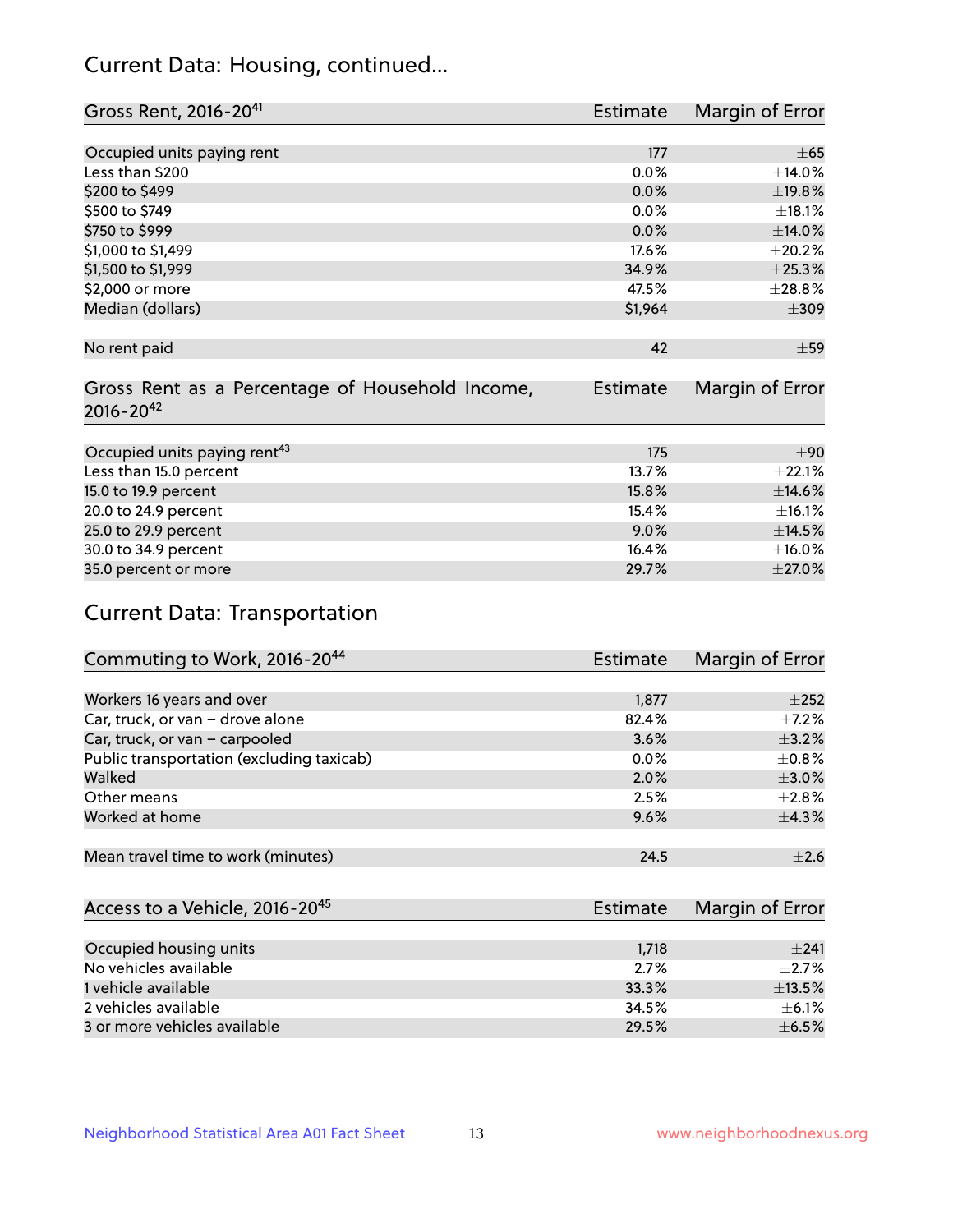## Current Data: Health

| Health Insurance coverage, 2016-2046                    | <b>Estimate</b> | Margin of Error |
|---------------------------------------------------------|-----------------|-----------------|
|                                                         |                 |                 |
| Civilian Noninstitutionalized Population                | 4,163           | $\pm$ 524       |
| With health insurance coverage                          | 97.6%           | $\pm$ 4.5%      |
| With private health insurance coverage                  | 90.6%           | ±6.3%           |
| With public health coverage                             | 22.4%           | ±10.2%          |
| No health insurance coverage                            | 2.4%            | $\pm 2.0\%$     |
| Civilian Noninstitutionalized Population Under 19 years | 1,103           | $\pm$ 1,103     |
| No health insurance coverage                            | 3.4%            | $\pm$ 5.4%      |
|                                                         |                 |                 |
| Civilian Noninstitutionalized Population 19 to 64 years | 2,094           | $\pm 246$       |
| In labor force:                                         | 1,688           | $\pm 235$       |
| Employed:                                               | 1,615           | $\pm 227$       |
| With health insurance coverage                          | 97.4%           | $\pm 3.5\%$     |
| With private health insurance coverage                  | 97.4%           | $\pm 3.5\%$     |
| With public coverage                                    | 0.0%            | $\pm$ 0.9%      |
| No health insurance coverage                            | 2.6%            | $\pm 2.1\%$     |
|                                                         |                 |                 |
| Unemployed:                                             | 73              | $+227$          |
| With health insurance coverage                          | 94.1%           | ±18.9%          |
| With private health insurance coverage                  | 94.1%           | ±18.9%          |
| With public coverage                                    | 0.0%            | ±19.7%          |
| No health insurance coverage                            | 5.9%            | ±28.1%          |
| Not in labor force:                                     | 407             | ±124            |
| With health insurance coverage                          | 95.3%           | ±40.4%          |
| With private health insurance coverage                  | 84.9%           | ±36.3%          |
| With public coverage                                    | 12.6%           | ±12.9%          |
| No health insurance coverage                            | 4.7%            | $\pm$ 6.4%      |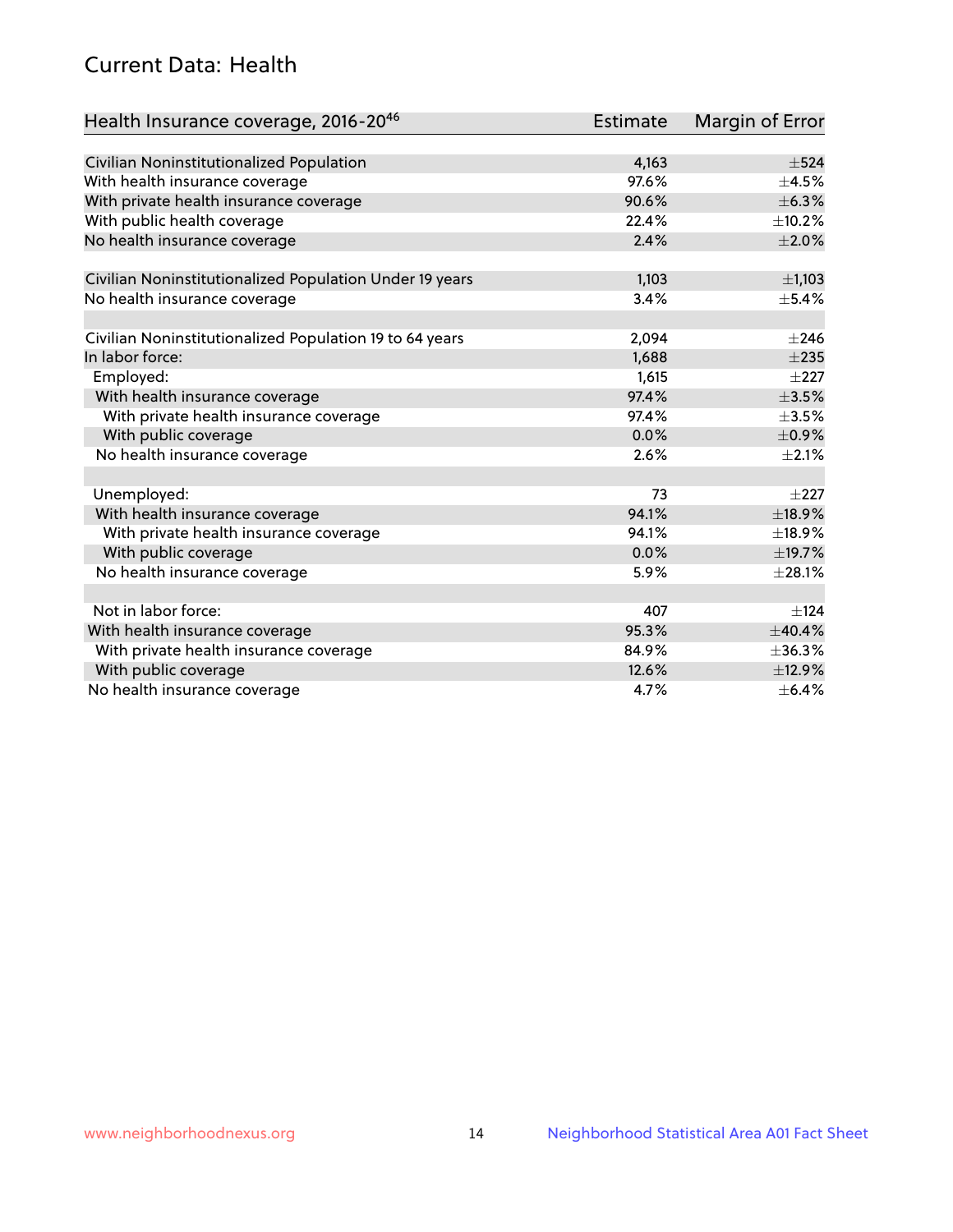#### Notes:

- 1. Source: U.S. Census Bureau, Decennial Census 2000, SF1 tables P8, P12; American Community Survey, tables B01001, B03002
- 2. This category includes Pacific Islanders, Native Americans and Alaska Natives, people who identify as some other race, and those who identify as bi/multi racial.
- 3. Source: U.S. Census Bureau, Decennial Census 2000, SF1 tables P15, P16, P18, P19; American Community Survey, tables B11001, B11005, B11003
- 4. Source: U.S. Census Bureau, Decennial Census 2000, SF3 table P37; American Community Survey, table B15002
- 5. Source: U.S. Census Bureau, Longitudinal Employer-Household Dynamics Residential Area Characteristics, Table JT01 (Primary Jobs); Workplace Area Characteristics, Table JT00 (All Jobs)
- 6. Source: U.S. Census Bureau, Decennial Census 2000, SF3 tables P52, P87; American Community Survey, tables B19001, B17001
- 7. Source: U.S. Census Bureau, Decennial Census 2000, SF1 tables H3, H4; American Community Survey, tables B25002, B25009
- 8. Source: U.S. Census Bureau, Decennial Census 2000, SF3 table H44; American Community Survey, tables B25044
- 9. Source: Atlanta Police Department, COBRA; U.S. Census Bureau, American Community Survey, table B01001
- 10. Source: U.S. Census Bureau, American Community Survey, table B01001
- 11. Source: U.S. Census Bureau, American Community Survey, table B03002
- 12. Source: U.S. Census Bureau, American Community Survey, table B05002
- 13. Source: U.S. Census Bureau, American Community Survey, table B05003
- 14. Source: U.S. Census Bureau, American Community Survey, tables B19001, B19025, B19051, B19061, B19055, B19065, B19059, B19069, B19056, B19066, B19057, B19067, B22001, B19101, B19127
- 15. Source: U.S. Census Bureau, American Community Survey, tables B19201, B19214, B20017, B19313
- 16. Source: U.S. Census Bureau, American Community Survey, table B17010
- 17. Source: U.S. Census Bureau, American Community Survey, tables B17001, B17006, B17021, B17007. Table totals may be lower than the total population, as they are based on the population for whom poverty status is determined.
- 18. Source: U.S. Census Bureau, American Community Survey, B17001H, B17001B, B17001D, B17001I. Table totals may be lower than the total population, as they are based on the population for whom poverty status is determined.
- 19. Source: U.S. Census Bureau, American Community Survey, tables B23001, B23008
- 20. Source: U.S. Census Bureau, American Community Survey, table C24030
- 21. Source: U.S. Census Bureau, American Community Survey, table C24010
- 22. Source: U.S. Census Bureau, American Community Survey, table B24080
- 23. Source: U.S. Census Bureau, Longitudinal Employer-Household Dynamics Origin-Destination Data, Tables JT00 Main and JT00 Aux
- 24. Source: U.S. Census Bureau, Longitudinal Employer-Household Dynamics Origin-Destination Data, Tables JT00 Main and JT00 Aux
- 25. Source: U.S. Census Bureau, Longitudinal Employer-Household Dynamics Origin-Destination Data, Tables JT00 Main and JT00 Aux
- 26. Source: U.S. Census Bureau, Longitudinal Employer-Household Dynamics Origin-Destination Data, Tables JT00 Main and JT00 Aux
- 27. Source: U.S. Census Bureau, American Community Survey, table B14001
- 28. Source: U.S. Census Bureau, American Community Survey, table B15002
- 29. Source: U.S. Census Bureau, American Community Survey, tables B11001, B11003, B11007, B11005, B09019
- 30. Source: U.S. Census Bureau, American Community Survey, tables B25002, B25003, B25004
- 31. Source: U.S. Census Bureau, American Community Survey, table B25024
- 32. Source: U.S. Census Bureau, American Community Survey, table B25034
- 33. Source: U.S. Census Bureau, American Community Survey, tables B25009, B25008, B25003
- 34. Source: U.S. Census Bureau, American Community Survey, table B07003
- 35. Source: U.S. Census Bureau, American Community Survey, table B25075. This value is self-reported and may differ from home values as determined by the County Tax Assessor.
- 36. Source: U.S. Census Bureau, American Community Survey, table B25081
- 37. Source: U.S. Census Bureau, American Community Survey, table B25087
- 38. Source: U.S. Census Bureau, American Community Survey, table B25091
- 39. Excludes units where Selected Monthly Owner Costs as a Percentage of Income cannot be computed.
- 40. Excludes units where Selected Monthly Owner Costs as a Percentage of Income cannot be computed.
- 41. Source: U.S. Census Bureau, American Community Survey, table B25063
- 42. Source: U.S. Census Bureau, American Community Survey, table B25070
- 43. Excludes units where Gross Rent as a Percentage of Income cannot be computed.
- 44. Source: U.S. Census Bureau, American Community Survey, tables B08101, B08013
- 45. Source: U.S. Census Bureau, American Community Survey, table B25044
- 46. Source: U.S. Census Bureau, American Community Survey, tables B18135, B27011

The dagger (†) symbol denotes values that cannot be computed.